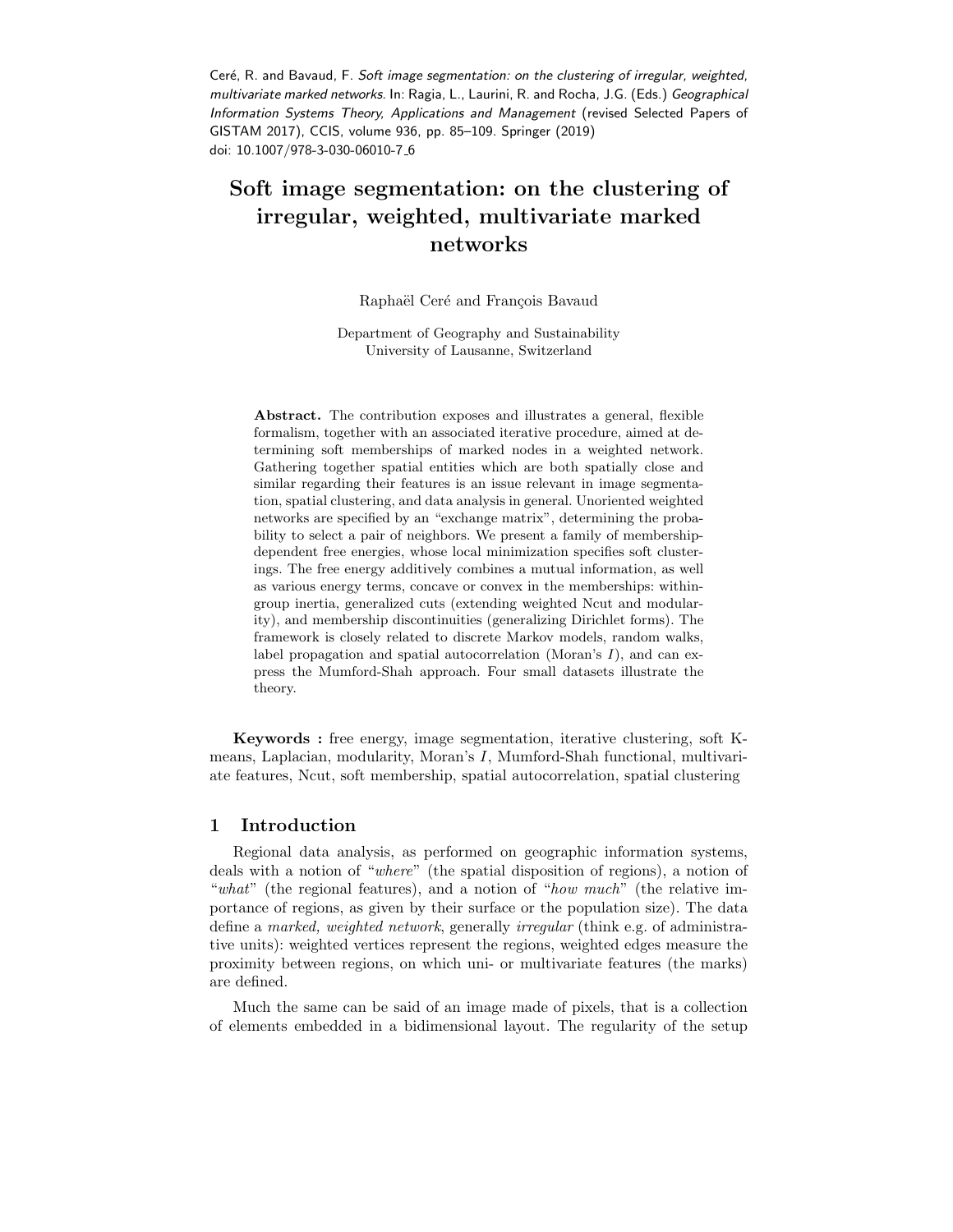(regular grid, uniform weights, binary regular adjacencies) is exploited in most segmentation algorithms, but the latter may become unadapted, precisely, under irregular situations, such as pixels of various sizes or importance, aggregated pixels, irregular boundaries or connectivities, multi-layered or partially missing data.

The fields of spatial analysis, in particular spatial clustering, on one hand, and image segmentation on the other hand, seem currently to be investigated by distinct, non-overlapping scientific communities. Yet, both communities arguably share the same what-versus-where-trading challenge, aimed at obtaining clusters both homogeneous and connected.

This contribution proposes a family of iterative algorithms for unsupervised or semi-supervised image segmentation. It attempts to merge a regularized approach to (non-marked) network clustering with the soft K-means of unconnected, feature-marked observations. The underlying weighted formalism, dubbed "ZED formalism" in short (section [2.1\)](#page-2-0), appears to be relevant for spatial analysis, network clustering, and data analysis in general.

In a nutshell, the network clustering objective is expressed by a generalized cut functional, encompassing the Ncut minimisation (Shi and Malik [\[36\]](#page-21-0); Grady and Schwartz [\[21\]](#page-21-1)) and modularity maximization (Newman [\[30\]](#page-21-2)) as particulary cases (section [2.4\)](#page-5-0). This objective is enriched with a features dissimilarity term, central in the K-means approach, and further regularized by an entropy term. The three terms are additively combined into a freely parametrized *free energy*, whose minimization provides a principled approach, semi-supervised or unsupervised, to the iterative computation of locally optimal solutions, and the emergence of soft clusters (section [3\)](#page-6-0). The soft nature of clusters induces a membership uncertainty, betraying the inter-cluster boundary (section [5.2\)](#page-15-0). Alternatively, pixels can be finally assigned to the group maximizing their membership, thus defining usual hard clusterings.

Replacing the former generalized cut by a discontinuity functional constitutes another meaningful option (section [2.3\)](#page-4-0), and both approaches, although opposite regarding their convexity properties [\(5.1\)](#page-14-0), are investigated and illustrated on four small datasets (section  $(4)$ ).

The quest for good clusterings makes sense for homogeneous enough images, as attested by the standardized value of Moran's I, the canonical measure of spatial autocorrelation, as defined and illustrated in the present multivariate, weighted setting (section [2.2\)](#page-3-0).

Also, the formal connection with the celebrated Mumford-Shah approach in image segmentation is made explicit (section [5.3\)](#page-16-0), culminating in the identification of a non-additive objective involving both the network structure and the pixel features (equation [\(19\)](#page-17-0)).

A discussion (section [6\)](#page-18-0) lists some further research lines, and adresses the connection with some alternative approaches to the clustering of marked networks. The appendix details two constructions (diffusive and Metropolis-Hastings) of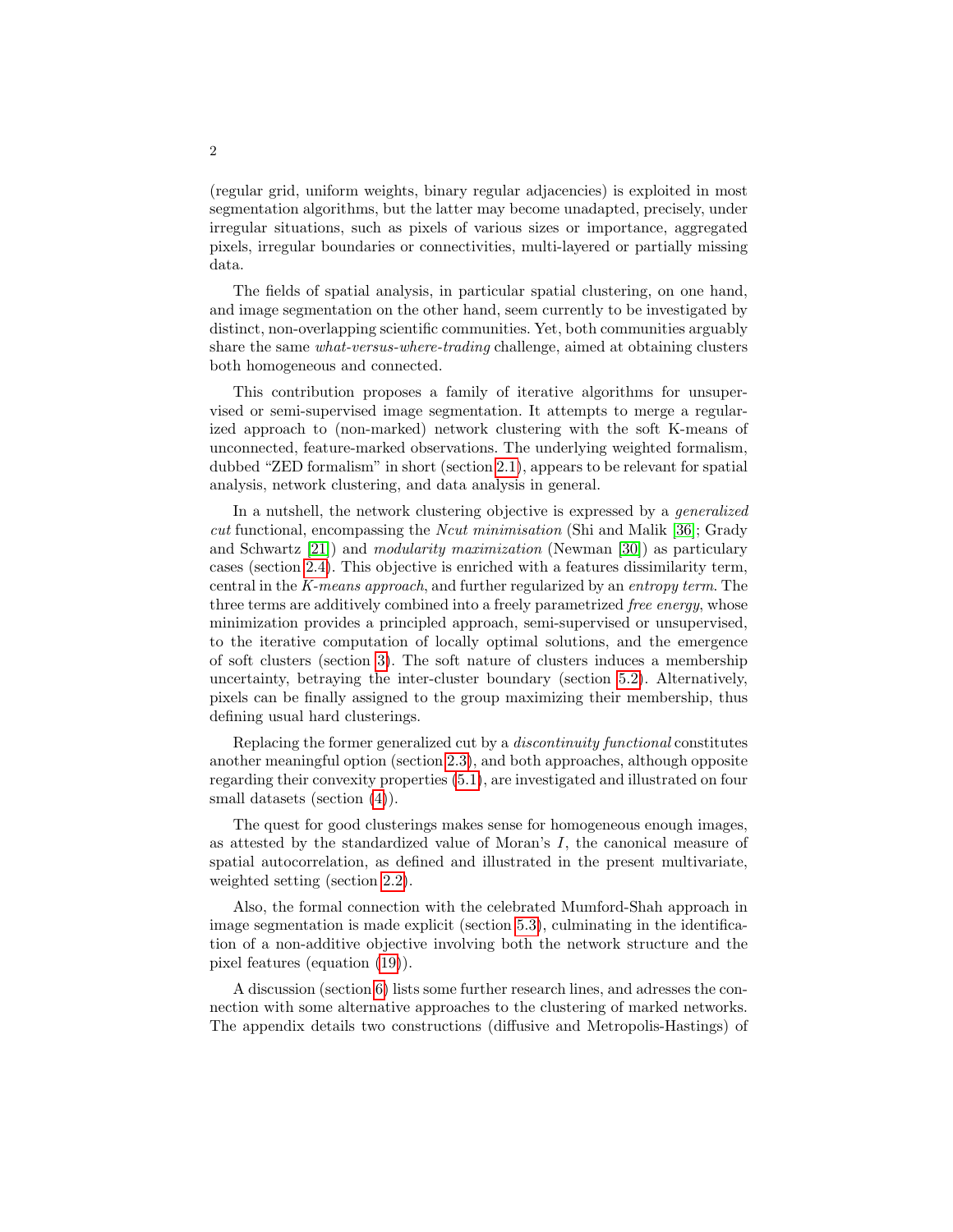the so-called exchange matrix (Berger and Snell [\[9\]](#page-20-0)), as well as the test of spatial autocorrelation in a weighted, multivariate setting.

The present contribution is an extended version of a paper (Raphaël Ceré [\[34\]](#page-21-3)) first published in the GISTAM 2017 proceedings. Supplementary material includes the definition and study of *generalized cut functionals*<sup>[1](#page-2-1)</sup>, membership uncertainties, Metropolis-Hastings exchange matrices, and new illustrations. It also presents a presumably original soft Mumford-Shah-like approach (section [5.3\)](#page-16-0), proposing an adaptation of the original Mumford-Shah image segmentation framework to the "ZED formalism" under investigation (section [2.1\)](#page-2-0).

## 2 Definitions and formalism

The formalism we consider extends the spatial autocorrrelation formalism used in Quantitative Geography and Spatial Econometrics to the case of weighted, irregular regions, as well as to multivariate features. It turns out to be extensive enough to provide a flexible framework for unsupervised or semi-supervised generalized image segmentation, where the "generalized images" under consideration can be made of irregular pixels, irregularly inter-connected, and endowed with multivariate numerical features.

## <span id="page-2-0"></span>2.1 The ZED framework

In short, the spatial structure of the network (the "where") is specified by a square affinity or *exchange matrix E*, interpretable as a joint probability of selecting pairs of pixels; the multi-labelled pixel marks (the "what") are specified by a square dissimilarity matrix D. A soft network clustering is specified by a rectangular membership matrix Z, assigning the pixels into groups.

Unsupervised clustering consists in determining a reasonably good Z, taking into account both  $E$  (strongly connected pixels should belong to the same group) and D (strongly dissimilar pixels should belong to distinct groups).

In the general, irregular setup, the relative weights  $f_i > 0$  of the n elementary vertices, regions or pixels are unequal, but fixed. Their feature dissimilarities  $D_{ij}$ are also given, while the specification of  $E$ , reflecting the symmetrical network affinity between vertices, enjoys some flexibility (section [7.1\)](#page-22-0), yet reflecting in any case the neighborhood structure of the network, and normalized to  $e_{i\bullet} = f_i$ (see below). By contrast, the memberships Z are entirely free, and define a soft clustering of the marked network – whose good enough instances constitute the quest of the present paper.

## Space as a weighted network: the exchange matrix E

Specifically, consider *n* regions (generalized pixels) with relative weights  $f_i > 0$ , normalized to  $f_{\bullet} = \sum_{i=1}^{n} f_i = 1$ , together with an  $n \times n$  symmetric non-negative

<span id="page-2-1"></span> $1$  besides the generalized discontinuity functionals, already addressed in the proceedings, but unfortunately referred there to as "cut functionals"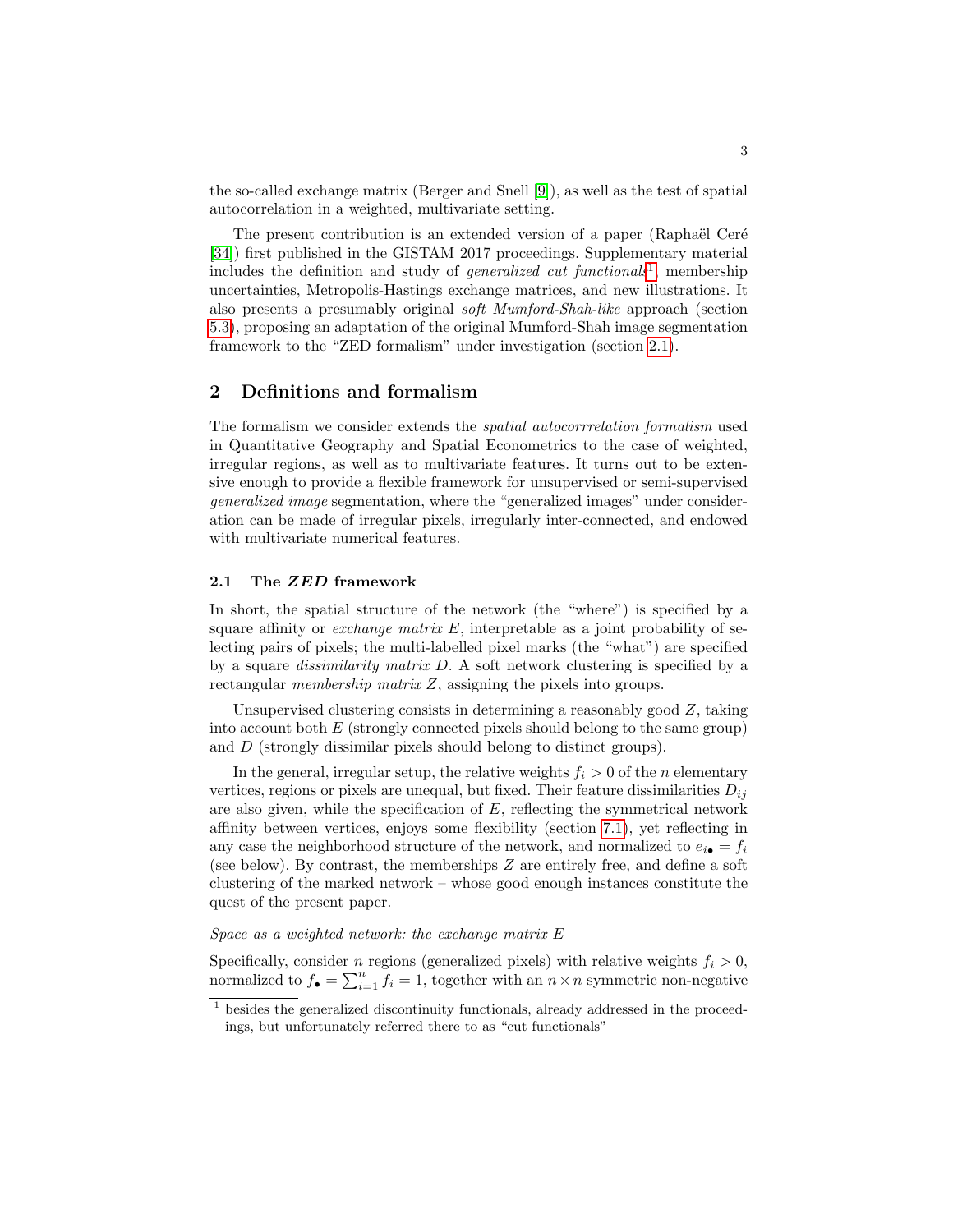exchange matrix  $E = (e_{ij})$ , and weight-compatible in the sense  $e_{i\bullet} = \sum_{j=1}^{n} e_{ij}$  $f_i$ . Here and in the sequel, " $\bullet$ " denotes the sum over all values of the replaced index.

The exchange matrix E interprets as a joint probability  $p(i, j) = e_{ij}$  to select the pair of regions  $i$  and  $j$  (edges), and defines a weighted unoriented network. Its margins interpret as the probability  $p(i) = f_i$  to select region i (vertices).

Weight-compatible exchange matrices  $E$  define a continuous neighborhood relation between regions. They can be constructed from  $f$  and the adjacency matrix  $A$ , or from another spatial proximity of distance matrix (see the appendix). The row-standardized matrix of spatial weights  $W = (w_{ij})$  of spatial autoregressive models obtains as  $w_{ij} = e_{ij}/f_i$  and constitutes the transition matrix of a reversible Markov chain with stationary distribution f.

#### Multivariate features: the dissimilarity matrix D

Regional features or marks can consist of univariate grey levels, multivariate color or spectral intensities, or (in a geographical context) any regional variable such as the proportions of specific land uses, population density, proportion of retired people, etc. Multivariate characteristics  $x_i$  are suitably combined into  $n \times n$  squared Euclidean dissimilarities  $D_{ij} = ||x_i - x_j||^2$ .

## Soft clustering: the membership matrix Z

A soft regional clustering or image segmentation into m groups is described by a non-negative  $n \times m$  membership matrix  $Z = (z_{ig})$  with  $z_{ig} = p(g|i) \geq 0$  $\sum_{g=1}^{m} z_{ig} = 1.$ denotes the probability that region (pixel) i belongs to group g, and obeys  $z_{i\bullet}$  =

The relative weights of the corresponding groups obtain as  $\rho_g = \sum_i f_i z_{ig} =$  $p(g) \geq 0$ , with  $\sum_g \rho_g = 1$ . The regional distribution of group g is  $f_i^g = p(i|g)$  $p(g|i)p(i)/p(g) = f_iz_{ig}/\rho_g$ , and obeys  $f_{\bullet}^g = 1$ .

#### <span id="page-3-0"></span>2.2 Spatial autocorrelation: Moran's I

Obtaining a clustering  $Z$  both satisfactory regarding the network  $E$  and the features D supposes a kind of compatibility between  $E$  and  $D$ , and this precisely constitutes the issue of spatial autocorrelation, as measured by the weighted, multivariate generalization [\(2\)](#page-3-1) of Moran's I.

Average multivariate dissimilarities between regions are expressed by inertias, generalizing the univariate variances. The inertia between randomly selected regions, and the local inertia between neighbors, are respectively defined as

$$
\Delta = \frac{1}{2} \sum_{i,j=1}^{n} f_i f_j D_{ij} \qquad \Delta_{\text{loc}} = \frac{1}{2} \sum_{i,j=1}^{n} e_{ij} D_{ij} \qquad (1)
$$

Comparing the global versus local inertias provides a multivariate generalization of Moran's I, namely,

<span id="page-3-1"></span>
$$
I \equiv I(E, D) = \frac{\Delta - \Delta_{\text{loc}}}{\Delta} \tag{2}
$$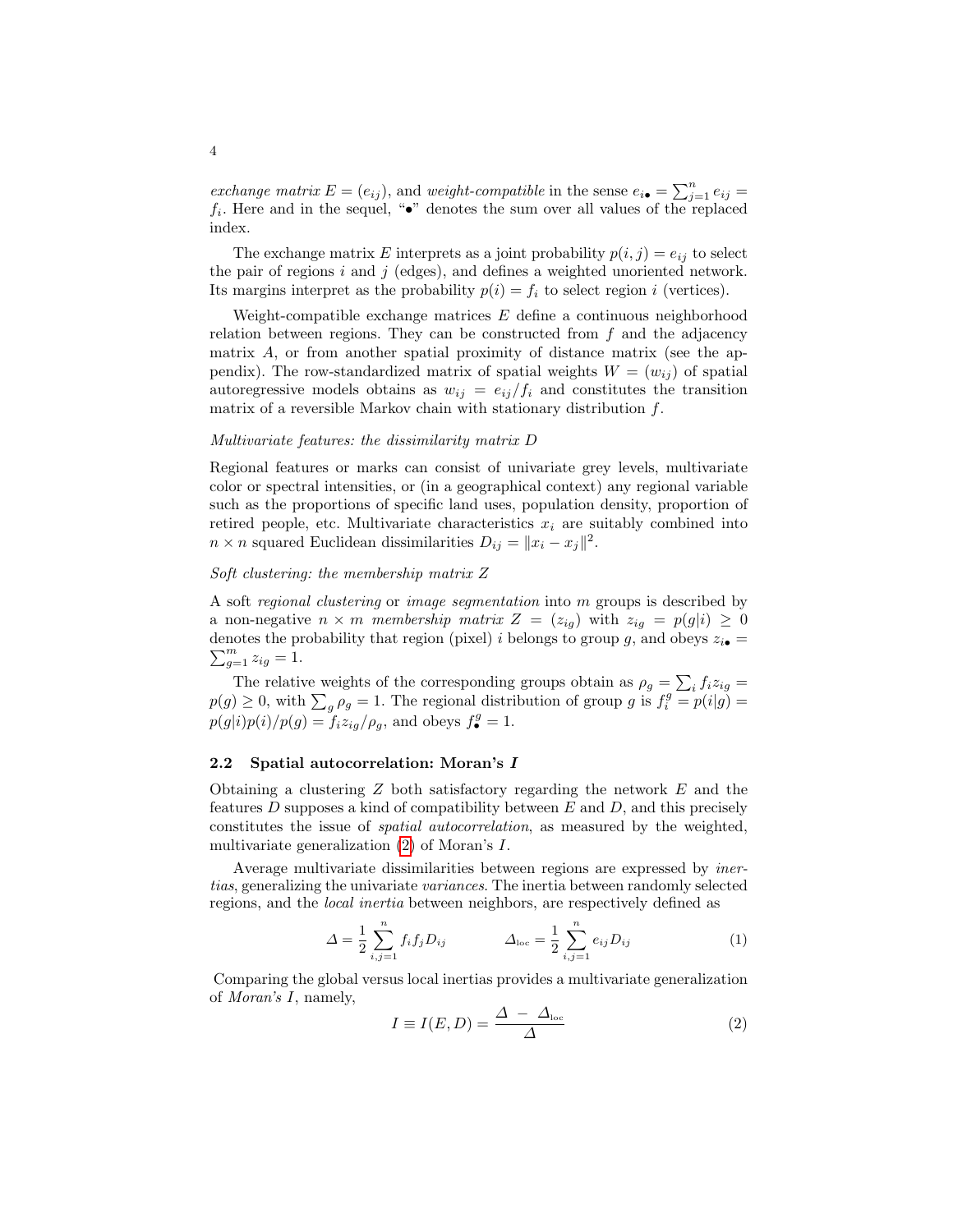whose values range in  $[-1, 1]$ . A large positive I is expected for an image made of large patchs characterized with constant features, or at least varying smoothly on average (spatial continuity = positive autocorrelation). A large negative  $I$ characterizes an image whose pixel features are contrasted, opposite to their neighbors - such as a chess board with "rook" adjacency. Yet, the value of I in itself is little informative (large values of  $I$  are expected whenever diagonal terms  $E$  are important), in contrast to its standardized value z, which can furthermore be directly tested by the normal procedure, or by the weight-corrected permutation procedure (section [7.2\)](#page-23-0).

#### <span id="page-4-0"></span>2.3 Image segmentation by generalized discontinuity minimization

The region-group dependency can be measured by the mutual information

$$
\mathcal{K}[Z] = \sum_{i=1}^{n} \sum_{g=1}^{m} p(i, g) \ln \frac{p(i, g)}{p(i)p(g)} = \sum_{ig} f_i z_{ig} \ln \frac{z_{ig}}{\rho_g}
$$
(3)

A good clustering should consist of homogeneous groups made of regions not too dissimilar regarding their features, that is insuring a low value of the within-group inertia (e.g. Bavaud [\[4\]](#page-20-1))

$$
\Delta_W[Z] = \sum_{g=1}^m \rho_g \Delta_g \quad \text{where} \quad \Delta_g = \frac{1}{2} \sum_{ij} f_i^g f_j^g D_{ij} \tag{4}
$$

A good clustering should also avoid to separate a pair of spatially strongly connected pixels, that is to insure a low value of the generalized discontinuity

<span id="page-4-1"></span>
$$
\mathcal{G}^{\kappa}[Z] = \sum_{g=1}^{m} \frac{\varepsilon[z^g]}{\rho_g^{\kappa}} \quad \text{where} \quad \varepsilon[z^g] = \frac{1}{2} \sum_{ij} e_{ij} (z_{ig} - z_{jg})^2 \quad \text{and} \quad \kappa \in [0, 1] \quad . \tag{5}
$$

The term  $\varepsilon[z^g]$  is called Dirichlet form in potential theory, and attains its minimum value zero iff all pixels lying in a connected component of the network possess the same membership in g.

We consider a *regularized clustering problem*, aiming at determining, among the set  $\mathcal Z$  of all memberships matrices, a  $n \times m$ , non-negative and row-normalized matrix  $Z$  minimizing the *free energy* functional

<span id="page-4-2"></span>
$$
\mathcal{F}[Z] = \beta \Delta_W[Z] + \frac{\alpha}{2} \mathcal{G}^{\kappa}[Z] + \mathcal{K}[Z] \tag{6}
$$

where  $\alpha, \beta \geq 0$ . The terms  $\Delta_W$ , respectively  $\mathcal{G}^{\kappa}$ , behaves as a features dissimilarity energy, respectively a spatial energy, favoring hard partitions obeying  $z_{iq} = 0$ or  $z_{ig} = 1$ . By contrast, the regularizing entropy term K favors the emergence of soft clusterings. Setting  $\alpha = 0$  yields the soft K-means algorithm based on spherical Gaussian mixtures, where the *inverse temperature*  $\beta$  fixes the dissimilarity bandwidth. Canceling the first-order derivative of the free energy with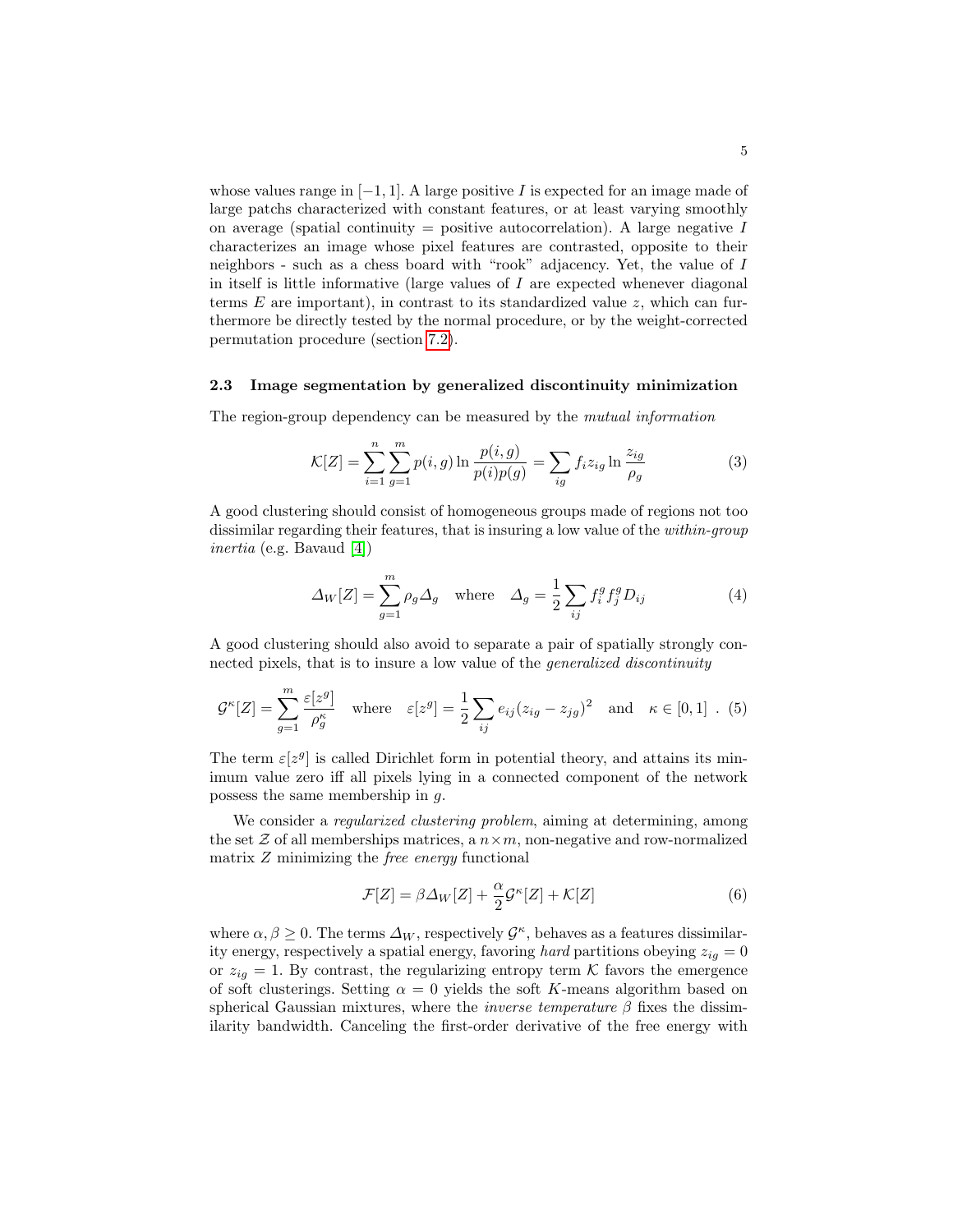respect to  $z_{ig}$  under the constraints  $z_{i\bullet} = 1$  yields the minimization condition

<span id="page-5-2"></span>
$$
z_{ig} = \frac{\rho_g \exp(-H_{ig})}{\sum_h \rho_h \exp(-H_{ih})}
$$
(7)

where

<span id="page-5-1"></span>
$$
\rho_g[Z] = \sum_{i=1}^n f_i z_{ig} \qquad H_{ig}[Z] = \beta D_i^g + \alpha \rho_g^{-\kappa} (\mathcal{L}z^g)_i - \frac{\alpha \kappa}{2} \rho_g^{-\kappa - 1} \varepsilon [z^g] \ . \tag{8}
$$

Here  $D_i^g = \sum_j f_i^g D_{ij} - \Delta_g$  is the squared Euclidean dissimilarity from i to the centroid of group g, and  $(\mathcal{L}z^g)_i = z_{ig} - \sum_j w_{ij} z_{jg} = z_{ig} - (Wz^g)_i$  is the Laplacian of membership  $z^g$  at pixel i, comparing its value to the average value of its neighbors, and adjusting the former to the latter. For  $\kappa > 0$ , this adjustment mechanism is downscaled for large groups (factor  $\rho_g^{-\kappa}$ ); in addition, spatially discontinuous small groups are encouraged to grow by the last term in [\(8\)](#page-5-1), independent of i.

#### <span id="page-5-0"></span>2.4 Image segmentation by generalized cut minimization

Another functional whose minimization favors spatially connected clusters is the generalized cut

<span id="page-5-4"></span>
$$
\mathcal{C}^{\kappa}[Z] = \sum_{g=1}^{m} \frac{\rho_g^2 - e(g,g)}{\rho_g^{\kappa}} \quad \text{where} \quad e(g,g) = \sum_{i,j=1}^{n} e_{ij} z_{ig} z_{jg} \quad \text{and} \quad \kappa \in [0,1] \tag{9}
$$

The choice  $\kappa = 1$  amounts to the *N-cut objective* (Shi and Malik [\[36\]](#page-21-0)), while the choice  $\kappa = 0$  is equivalent to the *modularity criterium* (Newman [\[30\]](#page-21-2)). Again, minimizing the corresponding free energy

<span id="page-5-5"></span>
$$
\mathcal{F}[Z] = \beta \Delta_W[Z] + \frac{\gamma}{2} \mathcal{C}^\kappa[Z] + \mathcal{K}[Z] \qquad \beta, \gamma \ge 0 \tag{10}
$$

yields the necessary first-order condition [\(7\)](#page-5-2), where

<span id="page-5-3"></span>
$$
H_{ig}[Z] = \beta D_i^g + \gamma \rho_g^{-\kappa} [\rho_g - (Wz^g)_i] - \frac{\gamma \kappa}{2} \rho_g^{-\kappa - 1} [\rho_g^2 - e(g, g)] \quad . \tag{11}
$$

For  $\kappa = 0$  (modularity clustering), the term  $\rho_g - (Wz^g)_i$  compares the average membership of the neighbors of  $i$  to the overall average membership (rather than to the membership of i itself, as in  $(8)$ . The term  $(Wz^g)_i$  precisely implements the label propagation mechanism acting in some network clustering algorithms (e.g. Zhu and Ghahramani [\[41\]](#page-22-1), Raghavan et al. [\[33\]](#page-21-4)).

For  $\kappa > 0$ , this adjustment mechanism is downscaled for large groups (factor  $\rho_g^{-\kappa}$ ; in addition, loosely intra-connected small groups are encouraged to grow by the last term in  $(11)$ , independent of i, which prevents the creation of clusters made out of a single pixel – a known defect of the unnormalized cut criterium (e.g. von Luxburg [\[28\]](#page-21-5)).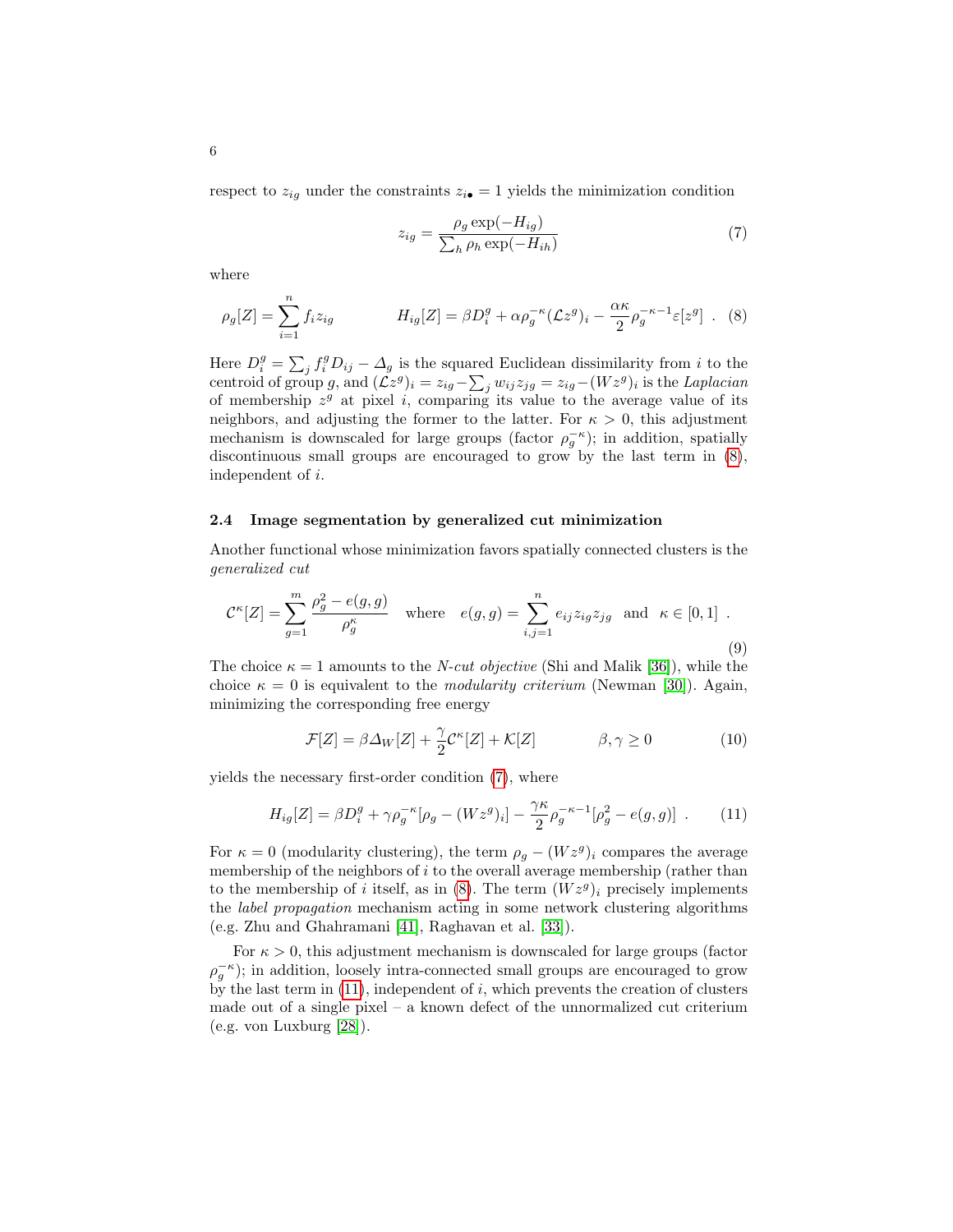## <span id="page-6-0"></span>3 Iterative procedure: unsupervised and semi-supervised

Equation [\(7\)](#page-5-2) can be solved iteratively from some initial membership  $Z^0 \in \mathcal{Z}$ , updating at each step  $\rho_g$  and the exponent  $H_{ig}$  in versions [\(8\)](#page-5-1) or [\(11\)](#page-5-3), until convergence to  $Z^{\infty}$ , which constitutes a *local minimum* of  $\mathcal{F}[Z]$ . Matrix  $Z^{\infty}$ constitutes the searched for soft spatial partition or image segmentation of the unsupervised procedure. It can be further hardened by assigning each pixel  $i$  to group  $g = \arg \max_h z_{ih}^{\infty}$ , breaking possible ties at random.

A semi-supervised implementation of the procedure, imposing the membership of a few pixels (and possibly breaking down the monotonic decrease of  $\mathcal{F}[Z]$ : see figures [3](#page-9-0) to [8\)](#page-11-0) goes as follow: first, the set  $\Omega$  of the n regions is partitioned into two disjoint, non-empty sets, namely the user-defined tagged regions  $T$ , and the free regions F, with  $\Omega = T \cup F$  and  $T \cap F = \emptyset$ . The tagged set T itself consists of m non-empty disjoint subregions  $T = \bigcup_{\tau=1}^m T_\tau$  initially tagged with m distinct *strokes* applied on a small number of pixels: they form the seeds of the  $g = 1, \ldots, m$  figures to be extracted, while the remaining regions will be assigned to the background numbered  $g = 0$ .

 $\sum$ Memberships  $Z = (z_{ig})$  consist of  $n \times (m+1)$  non-negative matrices obeying  $\frac{m}{g=0} z_{ig} = 1$ . Their initial value  $Z^0$  is set as

$$
z_{ig}^{0} \quad \begin{cases} = 1 & \text{if } i \in F \text{ and } g = 0\\ = 1 & \text{if } i \in T_{\tau} \text{ and } g = \tau\\ = 0 & \text{otherwise} \end{cases}
$$
 (12)

Iteration [\(7\)](#page-5-2) is then performed. At the end of each loop, the tagged regions are reset to their initial values  $z_{i\tau}^0 = 1$  for all  $i \in T_{\tau}$ . After convergence, one expects the hardened clusters obtained by assigning i to group  $g = \arg \max_{h=0}^m z_{ih}^{\infty}$  to consist of m connected figures  $g = 1, \ldots m$  each containing the tagged set  $T_g$ , as well as a remaining background supported on F.

The iterative image segmentation algorithm summarized below (Table [1\)](#page-7-1) requires

- 1) a vector of n weights  $f_i > 0$  associated to each pixel or region
- 2) a vector of n grey levels or multivariate characteristics  $x_i$
- 3) a  $n \times n$  binary, symmetric, off-diagonal adjacency matrix A
- 4) a set of disjoint non-empty tagged sets of pixels  $\{T_{\tau}\}_{\tau=1}^m$ .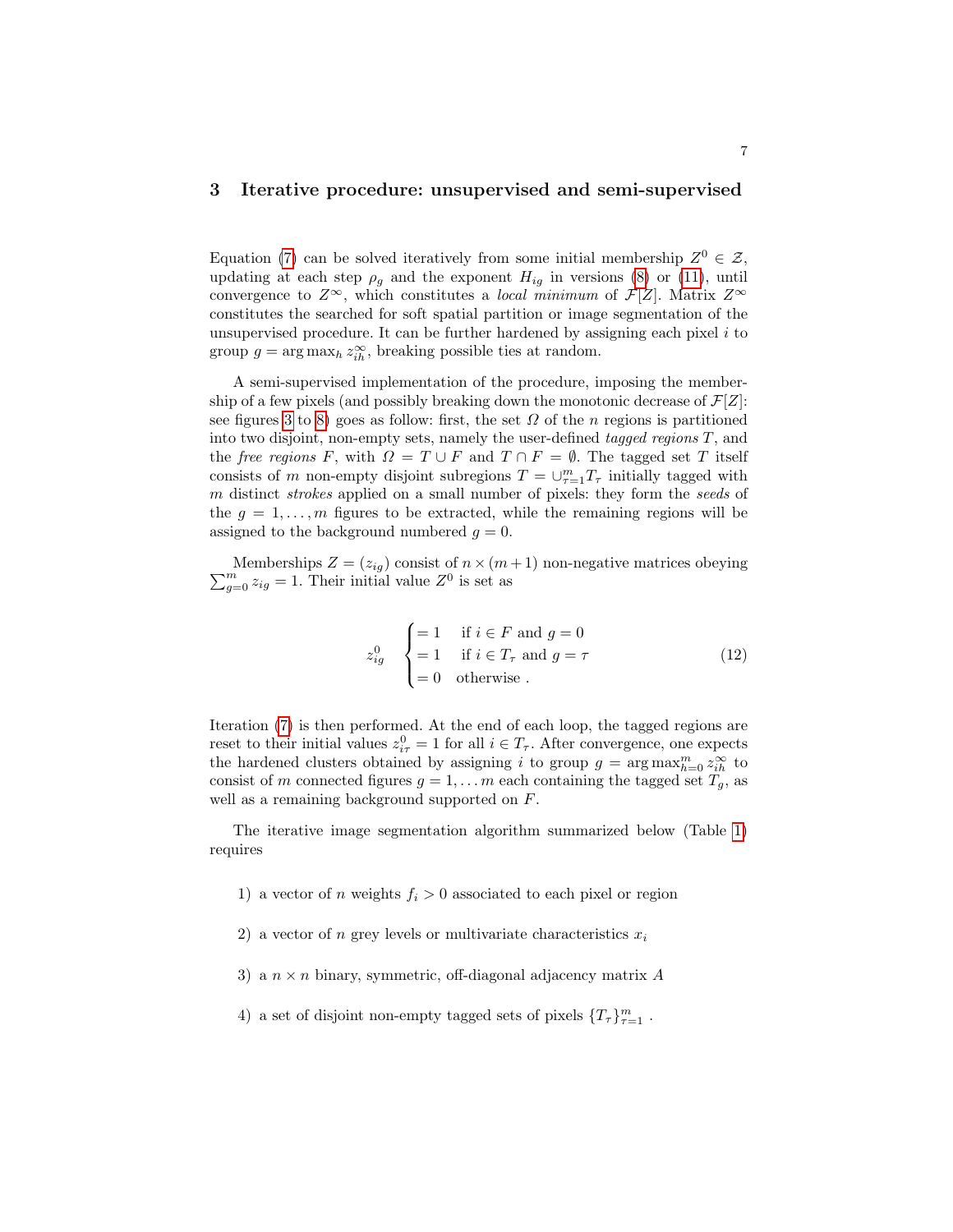#### Begin

Fix  $\beta > 0$  (the parameter conjugate to the within-clusters inertia) and  $\kappa \in [0, 1]$ Compute the weight vector  $f\left(\bar{f}_i = 1/n\right)$  for regular grids) Compute the binary adjacency matrix A<br>
diffusive exchange matrix : For a given  $t > 0$ , compute  $E(f, A, t)$  by [\(20\)](#page-22-2) Metropolis-Hastings exchange matrix: Compute  $E$  by  $(21)$ Compute the matrix of spatial weights as  $w_{ij} = e_{ij}/f_i$ Compute the features dissimilarity matrix  $D_{ij} = ||\mathbf{x}_i - \mathbf{x}_j||^2$ Initialize the  $n \times (m+1)$  membership matrix  $Z^0$  as:  $z_{i g}^{0} = 1$  if  $i \in F$  and  $g = 0$ <br>  $z_{i g}^{0} = 1$  if  $i \in T_{\tau}$  and  $g = \tau$ <br>  $z_{i g}^{0} = 0$  otherwise. **Loop**:  $Z^{(r+1)}$  for the *r*-th iteration, stop after convergence Group weight :  $\rho_g = \sum_i f_i z_{ig}$ Emission probabilities  $f_i^g = \frac{\bar{f}_i z_{ig}}{\rho_g}$ Dissimilarity to the centroid :  $\stackrel{9}{D}_{i}^{g} = \sum_{j} f_{j}^{g} D_{ij} - \Delta_{g}$ generalized discontinuity segmentation : Fix the parameter  $\alpha > 0$  and compute  $H_{ig}$  by  $(8)$ *generalized cut segmentation* : Fix the parameter  $\gamma > 0$  and compute  $H_{ig}$  by [\(11\)](#page-5-3) Compute  $z_{ig}^{(r+1)}$  by [\(7\)](#page-5-2) for the semi-supervised case : Re-initialize  $z_{ig}^{(r+1)} = \delta_{g\tau}$  for  $i \in T_{\tau}$ for the unsupervised case : Do nothing Attribute  $i \in F$  to the group  $g = \arg \max_{h=0}^m z_{ih}^{(\infty)}$ End

<span id="page-7-1"></span>Table 1. Variants of the semi-supervised and the unsupervised iterative segmentation algorithm.

## <span id="page-7-0"></span>4 Illustrations

#### 4.1 Swiss federal votes

The irregular network consists on the  $n = 309$  communes of canton of Vaud, endowed with their diffusive exchange matrix [\(20\)](#page-22-2) with  $t = 1$ , where A is the "queen" adjacency matrix and the non-uniform weights f are the proportion of inhabitants. Features consist, for each commune  $i$ , of the proportion of "yes" for three Swiss federal initiatives submitted to the citizens on Febru-ary the 12th 2017, namely (figure [1\)](#page-8-0)  $x_i$  for the Corporate Tax Reform Act III (refused by  $40.9\%$  of voting citizens),  $y_i$  for the Federal Decree on the Simplified Naturalisation of Third-Generation Immigrants (accepted at 60.4%) and  $z_i$  for the Federal Decree on Establishing a Fund for National Roads and Urban Traffic (accepted at 61.9%). Dissimilarities are simply defined as  $D_{ij} =$  $(x_i - x_j)^2 + (y_i - y_j)^2 + (z_i - z_j)^2$ , further rescaled in the range [0, 1].

Figures [3](#page-9-0) to [8](#page-11-0) depict the semi-supervised hard assignment obtained from the initial strokes  $T_1 = \{20\}$  (Bière; group 1), and  $T_2 = \{3\}$  (Chessel; group 2), after 100 iterations, together with the change of the free energy  $\mathcal{F}[Z]$  during the iteration. Generalized cuts and discontinuity variants are both tested for various values of the parameters  $\kappa$ ,  $\beta$ ,  $\gamma$  and  $\alpha$ . In particular, the conditional entropy  $H(G|O)$ , measuring the softness of the partition (section [5.2\)](#page-15-0), decreases in  $\beta$ , decreases in  $\gamma$ , but increases in  $\alpha$ , as expected.

8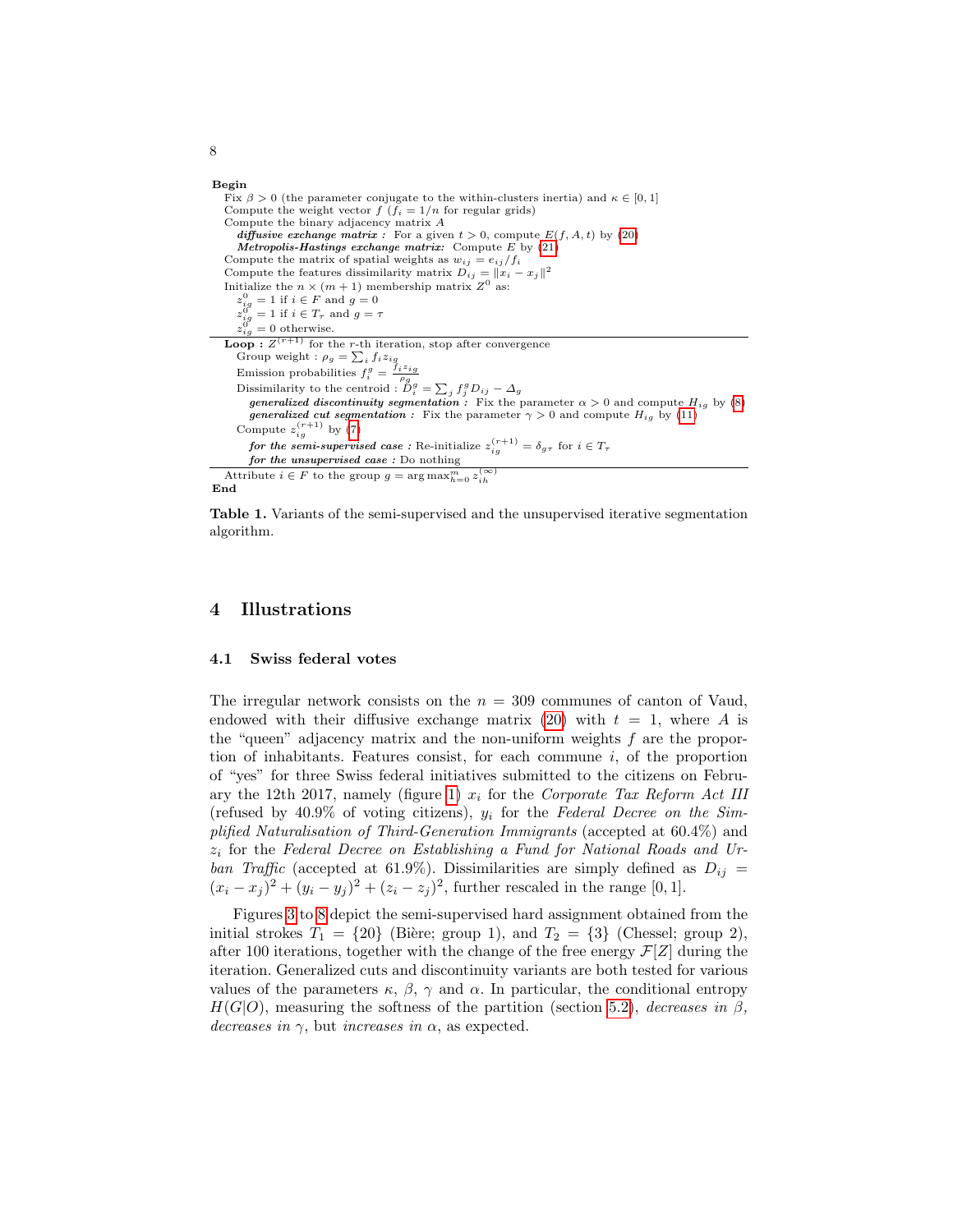

<span id="page-8-0"></span>Fig. 1. Swiss federal votes, canton of Vaud: proportion of "yes" (a)  $x_i$  for the first votation, (b)  $y_i$  for the second votation, and (c)  $z_i$  for the third votation. (d) lists the commune numbers used by the cantonal administration.



<span id="page-8-1"></span>Fig. 2. Swiss federal votes, spatial autocorrelation: (a) Moran's I (top) and standardized z normal test value (bottom), as a function of the free parameter  $t \in [1, 20]$  of the diffusive exchange matrix specification  $(20)$ . (b) Moran's I after a plain permutation of the political features  $(x, y, z)$  between communes, and Moran's  $\hat{I}$  after applying the weight-corrected permutation [\(22\)](#page-24-0). Note the latter to almost coincide with the expected value  $E_0(I)$  under the null hypothesis, as it must.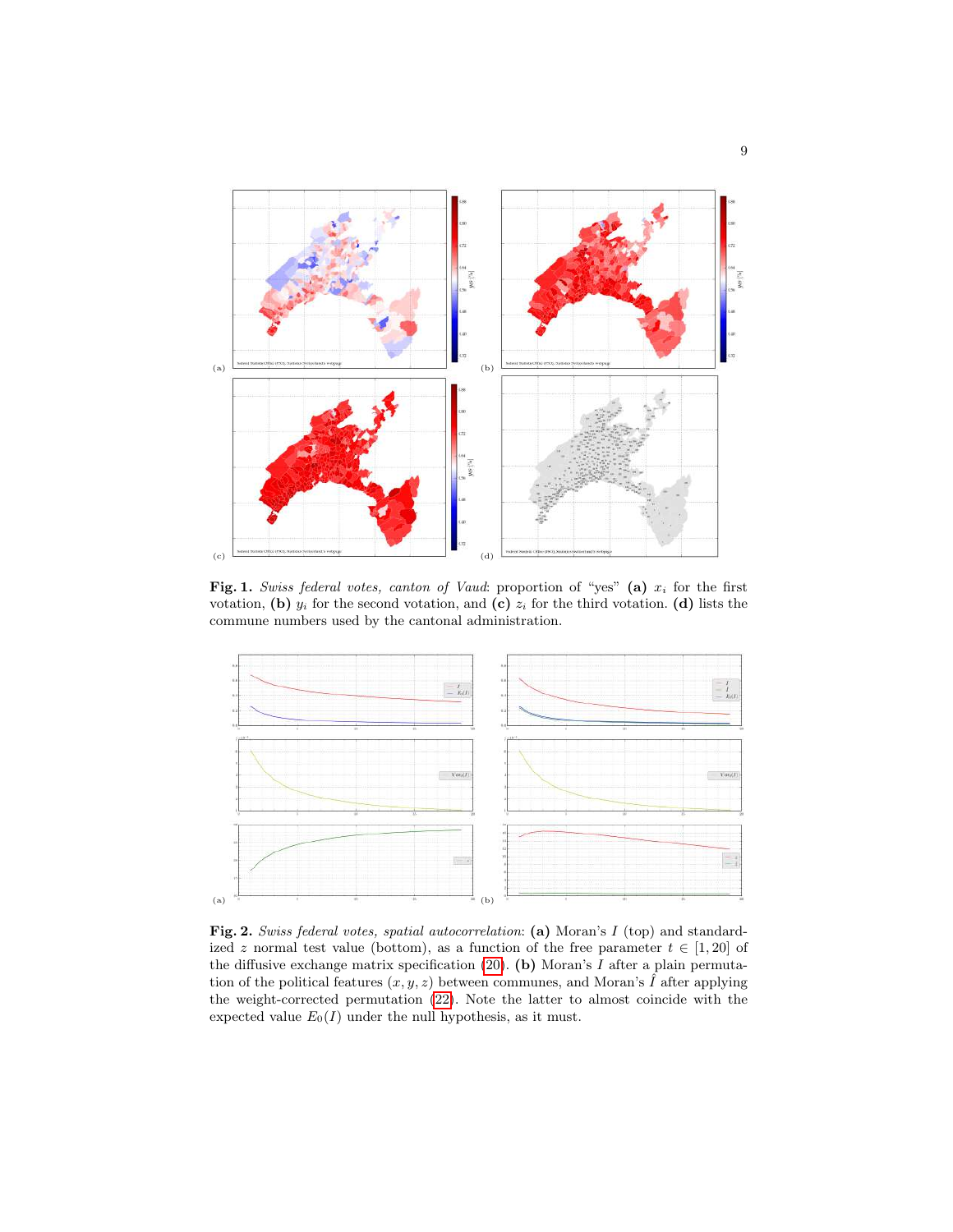

Fig. 3. Swiss federal votes, continued: cut minimization with  $\kappa = 0.0, \beta = 300, \text{(a)}$  $\gamma = 0.1$  and (b)  $\gamma = 2.0$ . (c) decrease of the conditional entropy in  $\gamma$ .

<span id="page-9-0"></span>

Fig. 4. Swiss federal votes, continued: cut minimization with  $\kappa = 1.0, \beta = 300, \text{(a)}$  $\gamma = 0.1$  and (b)  $\gamma = 1.0$ . (c) decrease of the conditional entropy in  $\gamma$ .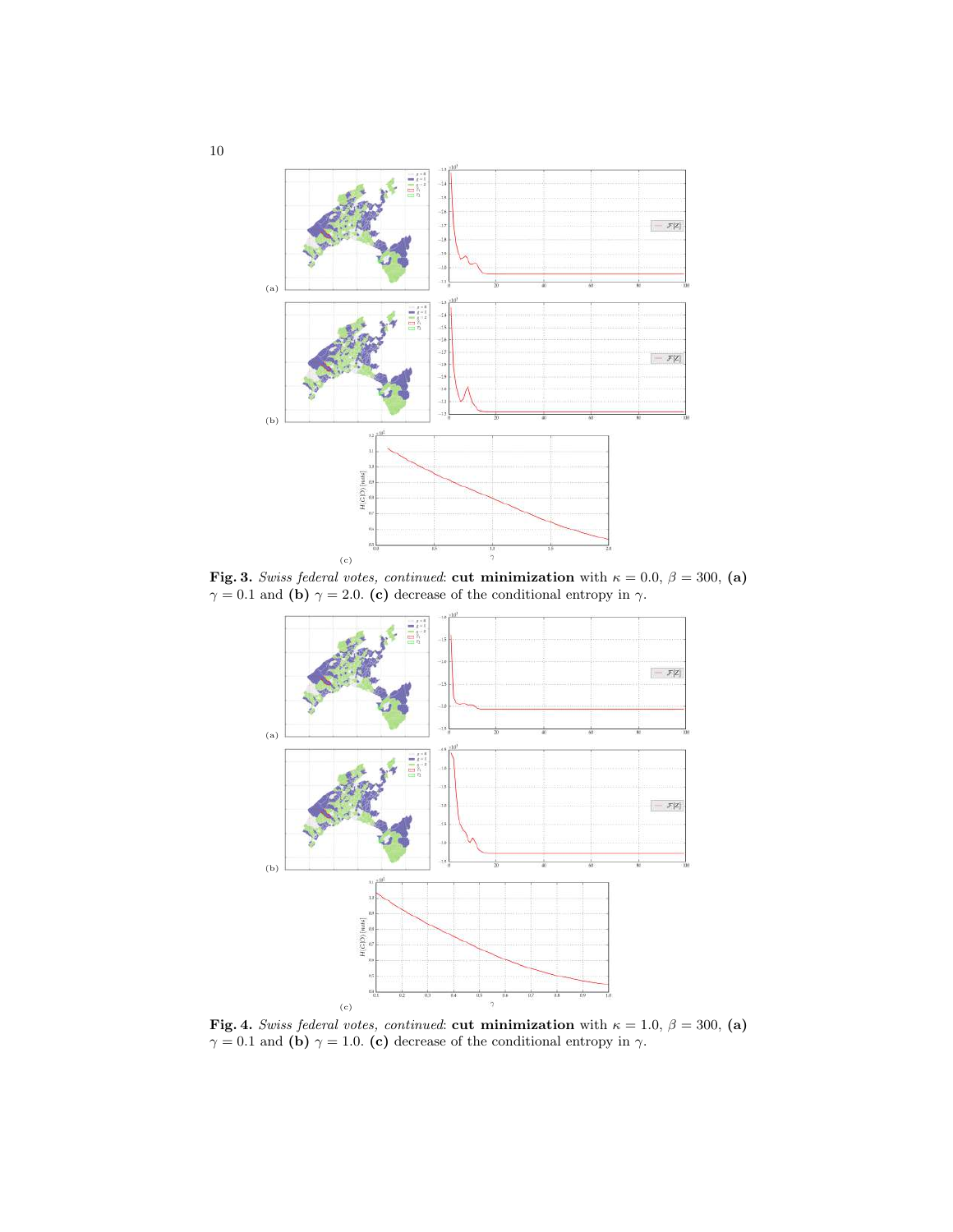

Fig. 5. Swiss federal votes, continued: cut minimization with  $\kappa = 0.0, \gamma = 1.0, (a)$  $\beta = 200.0$  and (b)  $\beta = 300.0$ . (c) decrease of the conditional entropy in  $\beta$ .



Fig. 6. Swiss federal votes, continued: discontinuity minimization with  $\kappa = 0.0$ ,  $\beta = 300$ , (a)  $\alpha = 0.1$  and (b)  $\alpha = 2.0$ . (c) increase of the conditional entropy in  $\alpha$ .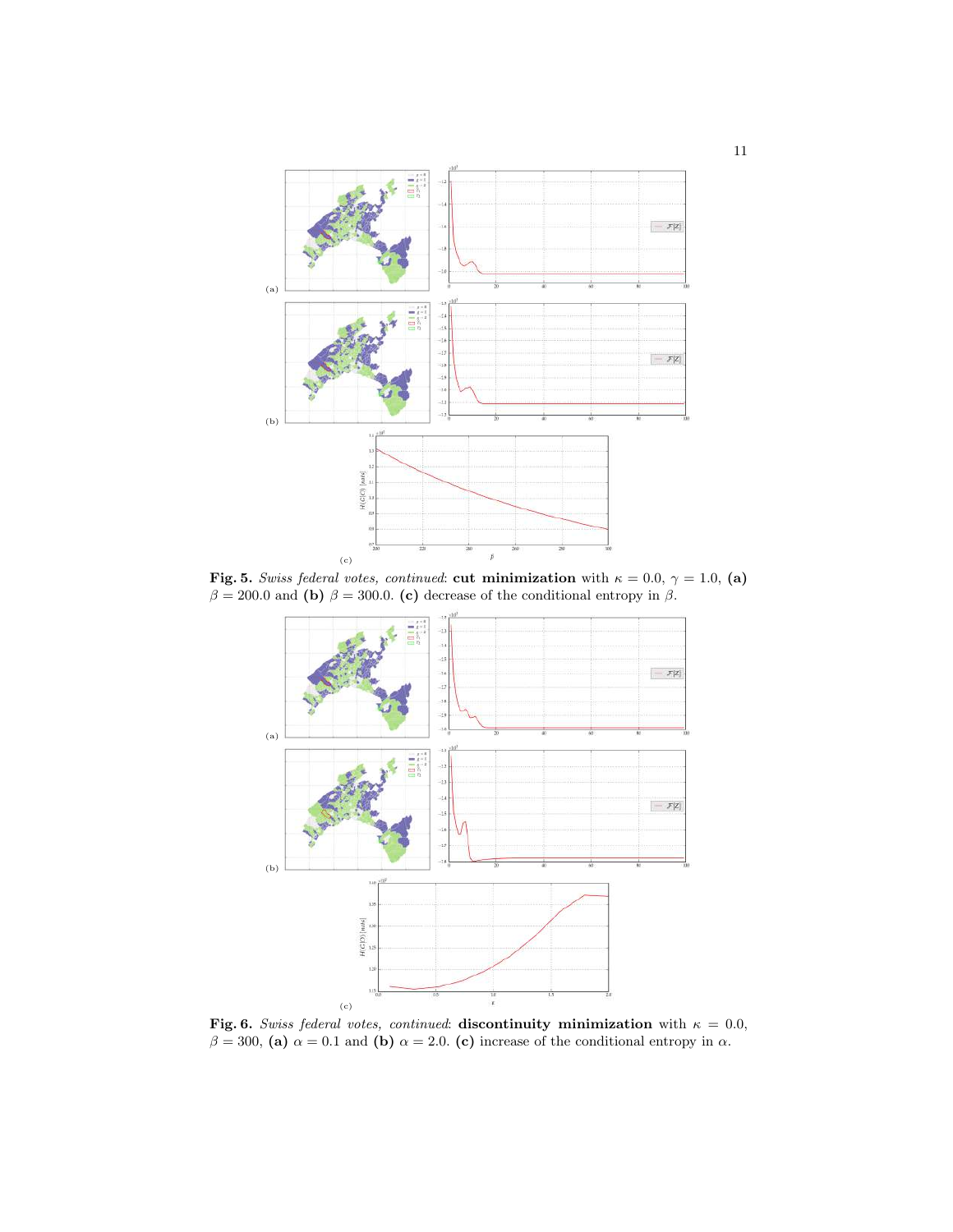

Fig. 7. Swiss federal votes, continued: discontinuity minimization with  $\kappa = 0.0$ ,  $\alpha = 1.0$ , (a)  $\beta = 200$  and (b)  $\beta = 300$ . (c) decrease of the conditional entropy in  $\beta$ .



<span id="page-11-0"></span>Fig. 8. Swiss federal votes, continued: discontinuity minimization with  $\kappa = 1.0$ ,  $\alpha = 0.5$ , (a)  $\beta = 200$  and (b)  $\beta = 300$ . (c) decrease of the conditional entropy in  $\beta$ .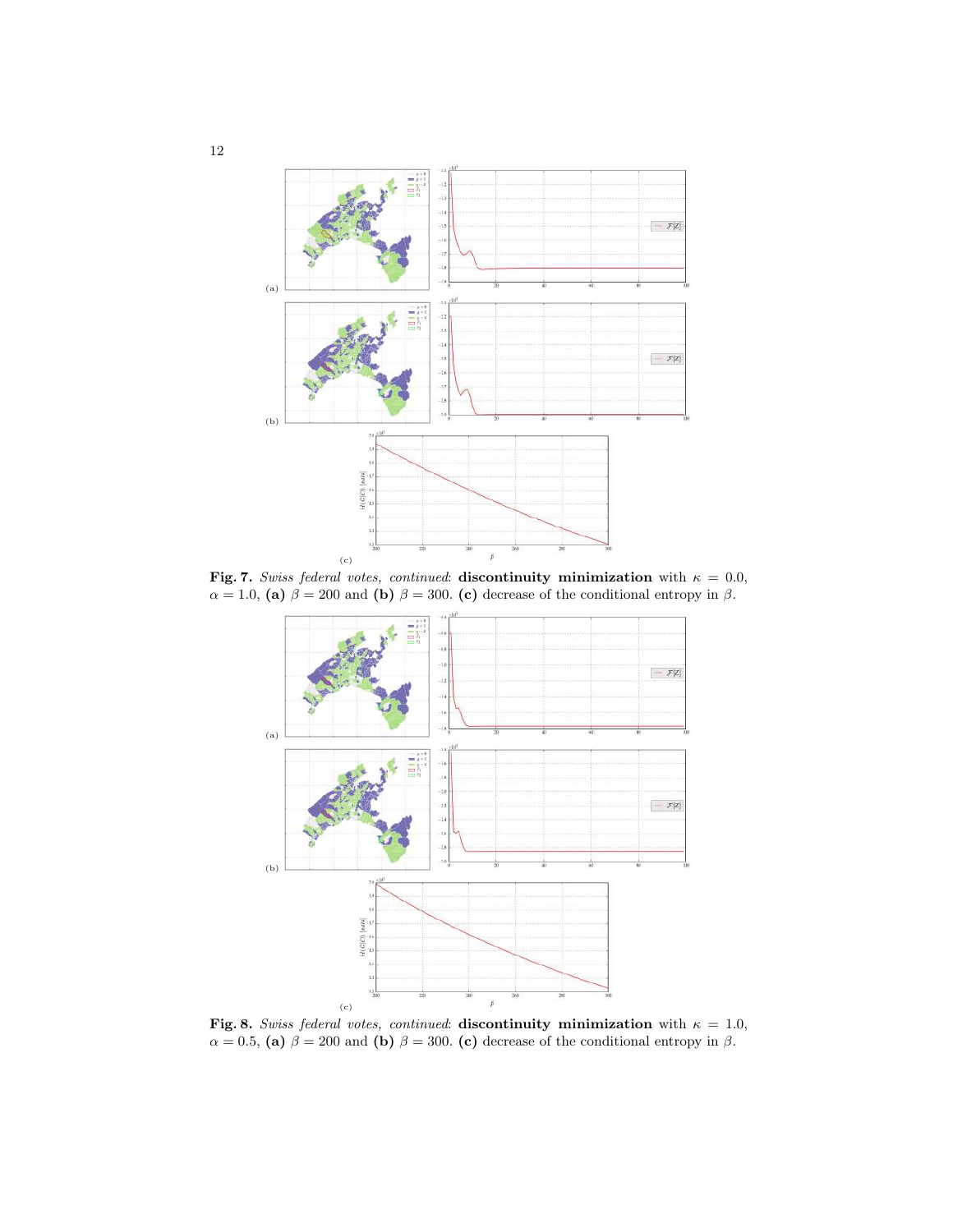#### 4.2 The Portrait

Figure [9](#page-12-0) refers to a regular trivariate image (levels of red green blue) of size  $n = 100 \times 115$  with uniform weight vector  $f_i = 1/n$ . Again, the binary adjacency matrix  $A$  has been built under the "queen" scheme  $(8 \text{ neighbors for inside pixels}),$ on which the Metropolis-Hastings exchange matrix [\(21\)](#page-23-1) have been adopted.  $D_{ij}$ is the sum of the squared differences between color intensities, rescaled to  $[0, 1]$ . The corresponding Moran's I [\(2\)](#page-3-1) is 0.52 for an expectation of  $E_0(I) = 0.008$  and variance  $Var_0(I) = 2.201 \times 10^{-05}$  (section [7.2\)](#page-23-0). Normal test value  $z = 108.48$ denotes a massively significant spatial autocorrelation, as it must.



<span id="page-12-0"></span>Fig. 9. The Portrait: (a-b) original image with initial strokes and unsupervised hard assignment obtained for background group 0 colored in grey, group 1 in purple, group 2 in green and group 3 in blue, after 100 iterations; (c) decrease of the free energy  $\mathcal{F}[Z]$ during the iteration for a **discontinuity minimization** with  $\kappa = 0.0, \ \alpha = 0.1$  and  $\beta = 950.0.$ 

## 4.3 The Geometer

Figure [10](#page-13-0) refers to the levels of grey of a regular image of size  $n = 50 \times 50$ . The node weights  $f$  and univariate dissimilarities  $D$  are constructed as above but the diffusive exchange matrix [\(20\)](#page-22-2) has been adopted. The corresponding Moran's I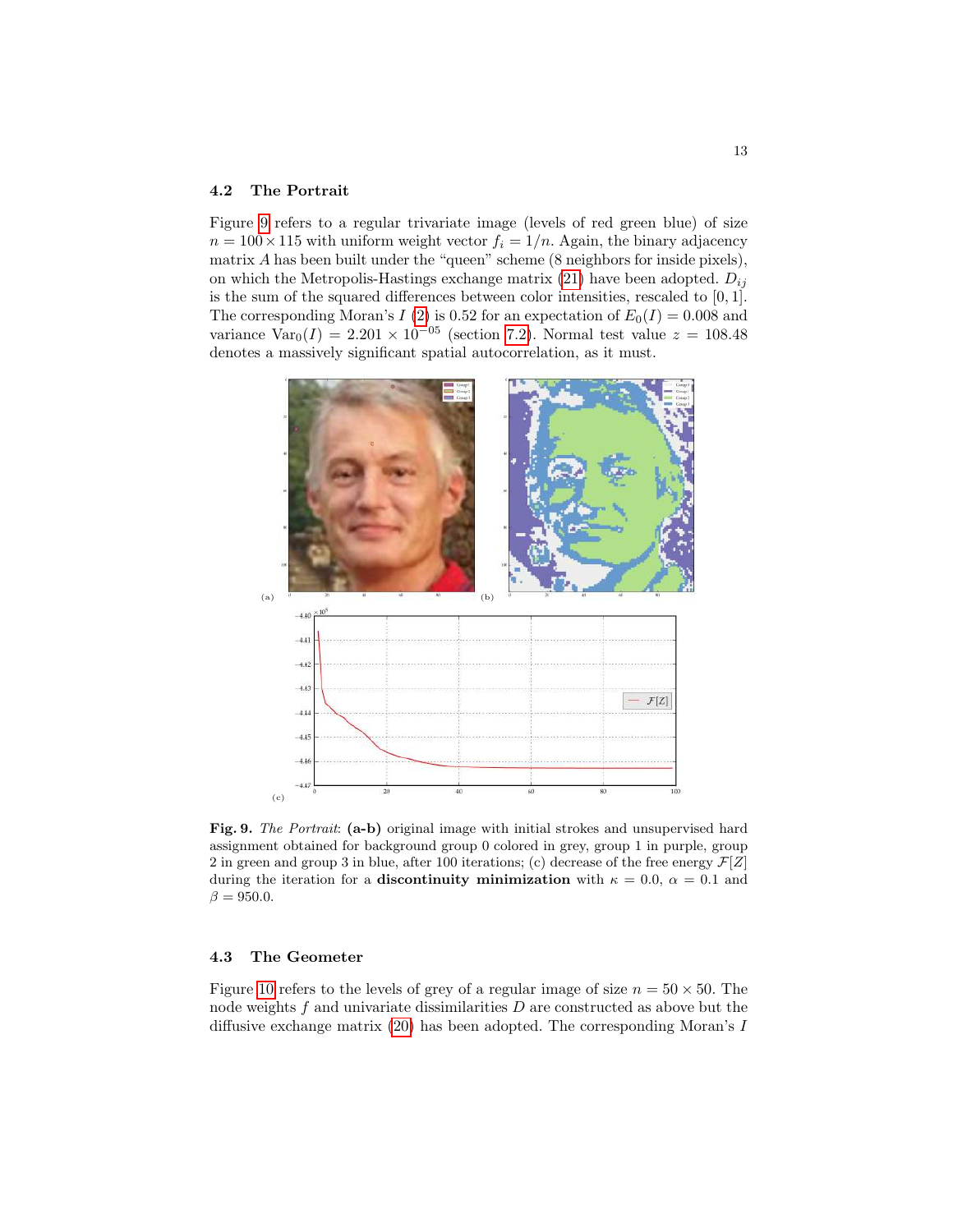is 0.848, with an expectation of  $E_0(I) = 0.0174$ , variance  $Var_0(I) = 0.0001$  and test value  $z = 81.88$ .



<span id="page-13-0"></span>Fig. 10. The Geometer: (a-b) original image with initial strokes and unsupervised hard assignment obtained for background group 0 colored in grey, group 1 in purple, group 2 in green and in blue, after 100 iterations; (c) decrease of the free energy  $\mathcal{F}[Z]$ during the iteration for a **generalized cut minimization** with  $\kappa = 0.0, \gamma = 4.0$  and  $\beta = 350.0.$ 

## 4.4 Lausanne

One considers the rectangular network made of  $n = 50 \times 60$  hectometers (census blocks) in the region of Lausanne, Switzerland, with regular queen binary adjacency matrix A. The features count, for each hectometer, the number of built units possessing a given characteristic, among  $p = 63$  criteria in 2014 (source: Swiss Federal Statistical Office). The corresponding squared Euclidean dissimilarities are rescaled to  $[0, 1]$ .

Figure [11](#page-14-1) refers to a uniform weight  $f_i = 1/n$ , and figure [12](#page-14-2) to a non-uniform weight f proportional to the number of inhabitants in each hectometer. Note the diffusive scheme  $(21)$  to generate two distinct exchange matrices: A is the same, but f differs. One finds  $I = 0.404$ ,  $E_0(I) = 0.258$ ,  $Var_0(I) = 3.019 \times 10^{-5}$ and  $z = 26.550$  for the uniform case; by contrast,  $I = 0.877$ ,  $E_0(I) = 0.211$ ,  $Var_0(I) = 0.0002$  and  $z = 52.943$  for the non-uniform case.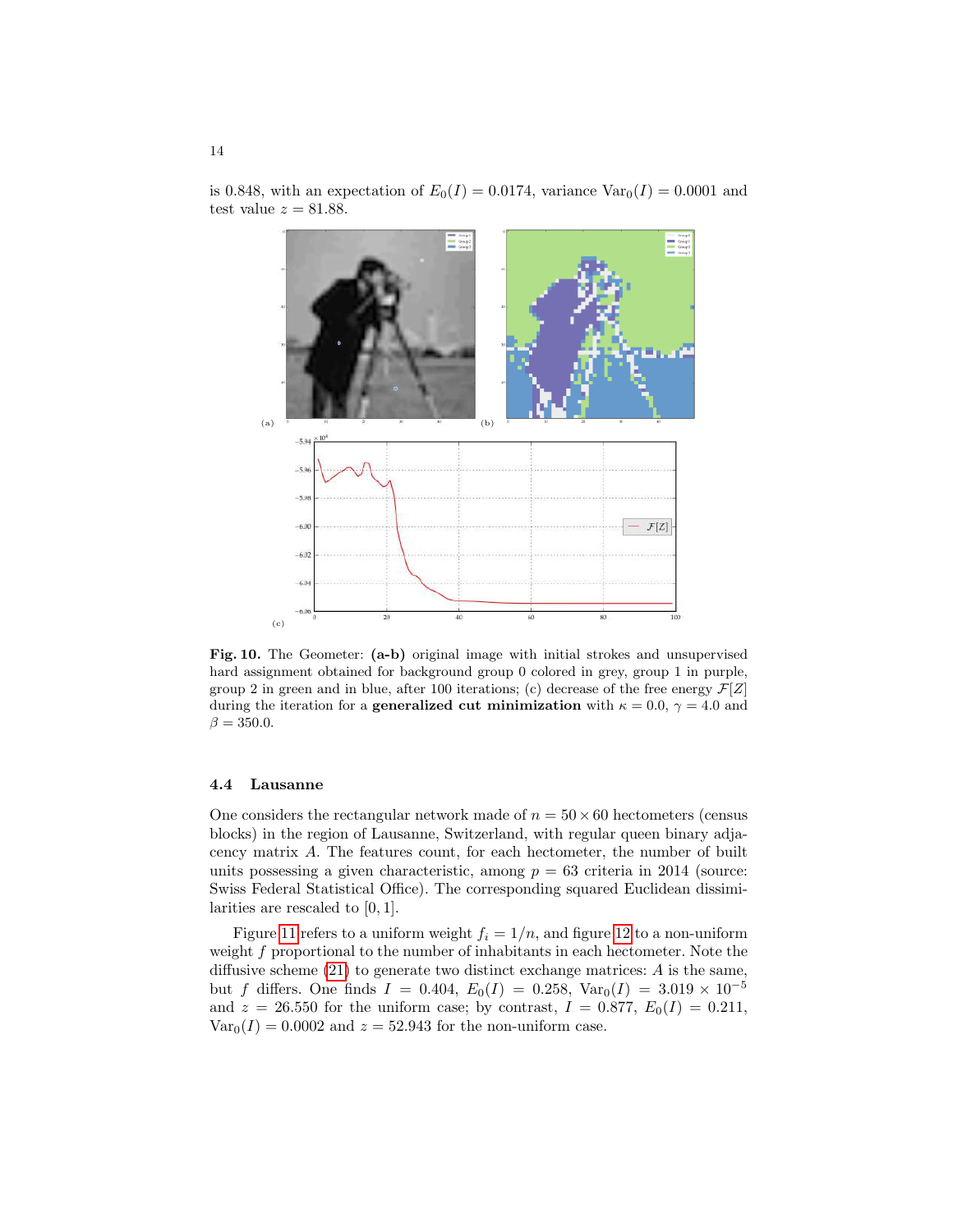

<span id="page-14-1"></span>Fig. 11. Lausanne, uniform case: (a-b) topographic map with initial strokes of the area under study and unsupervised hard assignment obtained for background group 0 colored in grey, group 1 in purple, group 2 in green and group 3 in blue, after 100 iterations; (c) hard assignment projected (d) decrease of the free energy  $\mathcal{F}[Z]$  during the iteration for a **generalized cut minimization** with  $\kappa = 0.0$ ,  $\gamma = 1.0$  and  $\beta = 250.0$ .



<span id="page-14-2"></span>Fig. 12. Lausanne, non-uniform case: (a) unsupervised hard assignment projected obtained for background group 0 colored in grey, group 1 in purple, group 2 in green and group 3 in blue, after 100 iterations; (c) decrease of the free energy  $\mathcal{F}[Z]$  during the iteration for a **generalized cut minimization** with  $\kappa = 0.0$ ,  $\gamma = 1.0$  and  $\beta = 650.0$ .

## 5 Further formal considerations

#### <span id="page-14-0"></span>5.1 Convexity, concavity, and local minima

The set Z of all memberships is convex, and the within-group inertia  $\Delta_W[Z]$ is concave in Z (e.g. Bavaud [\[4\]](#page-20-1)). As a result, the minimum  $\arg \min_{Z \in \mathcal{Z}} \Delta_W[Z]$ is attained on the extreme points of  $Z$ , that is on *hard memberships*, whose determination is notoriously difficult. By contrast, the mutual information  $\mathcal{K}[Z]$ is convex, and attains its minimum zero on "independent" soft memberships of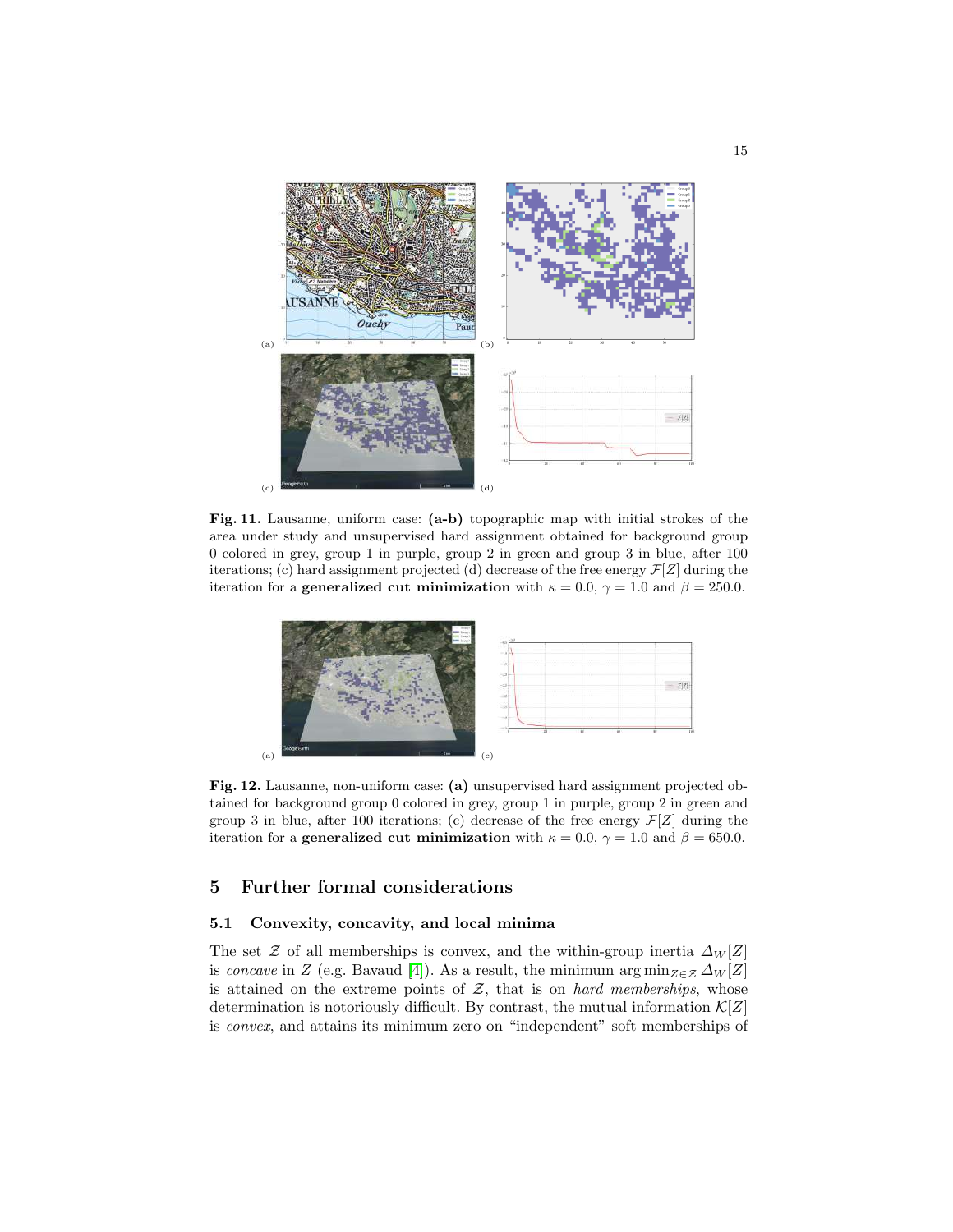the form  $z_{iq} = \rho_q$ . Mixing the two functionals as in the Gaussian mixture model  $\beta\Delta_W[Z]+\mathcal{K}[Z]$  generates, for  $\beta$  large enough, a functional possessing many *local* minima, attained after convergence of the iterative procedure of table [1](#page-7-1) (in the unsupervised case, and in absence of spatial terms).

The generalized discontinuity functional  $\mathcal{G}^{\kappa}[Z]$  [\(5\)](#page-4-1) can be shown to be *convex* in Z, for any  $\kappa \in [0,1]$  (proofs are postponed in a forthcoming, more technical note). For a connected network (i.e. whose  $E$  exchange matrix is irreducible) the minimizers are again the independent soft memberships  $z_{iq} = \rho_q$ .

By contrast, the cut functional  $\mathcal{C}^{\kappa}[Z]$  [\(9\)](#page-5-4) can be shown to be *concave* for any  $\kappa \in [0, 1]$ , at least for the *positive semi-definite* (p.s.d.) exchange matrices E, that is whose eigenvalues are non-negative; such networks are referred to as diffusive.

Diffusive exchange matrices [\(20\)](#page-22-2) define a diffusive network, precisely, by contrast to Metropolis-Hastings exchange matrices [\(21\)](#page-23-1) which are not p.s.d. in general. Diffusive networks necessarily possess diagonal components (loops), unlike normalized adjacency matrices, or bipartite graphs. Also, exchange matrices of the "radial basis" form  $e_{ij} = a_i a_j \exp(-\lambda d_{ij}^2)$ , where  $d_{ij}$  is a spatial Euclidean distance and  $a_i \geq 0$  a calibrating factor ensuring  $e_{i\bullet} = f_i$ , are diffusive (see e.g. Bavaud [\[6\]](#page-20-2)).

For a diffusive network, the membership minimizing  $\mathcal{C}^{\kappa}[Z]$  constitutes a hard partition, difficult to compute, for which various heuristics (such as spectral clustering or label propagation) have been devised. The present regularized approach constitutes another, in line with model-based clustering or simulated annealing (e.g. Rose et al. [\[35\]](#page-21-6)).

#### <span id="page-15-0"></span>5.2 Clustering softness

The regularizing effect of convex functionals, namely the mutual information  $\mathcal{K}[Z]$  and the generalized discontinuity  $\mathcal{G}^{\kappa}[Z]$ , are responsible for the softness of the optimal membership  $Z$ . Denoting by  $G$ , resp.  $O$ , the variables "group", resp. "pixel", the pointwise conditional entropy  $H(G|i) = -\sum_{g} z_{ig} \ln z_{ig}$  measures the membership uncertainty of pixel i. The quantity  $H(G|i)$  is large for pixels located at the group frontiers, and thus provides a possibly original boundary detection mechanism (figure [13\)](#page-16-1). Its average  $H(G|O) = \sum_i f_i H(G|i) = H(G,O) - H(O)$ constitues a measure of overall softness of the clustering, related to the mutual information as

$$
\mathcal{K}[Z] = H(G) + H(O) - H(G, O) = H(G) - H(G|O)
$$
\n(13)

In soft K-means, increasing  $\beta$  increases the influence of the (concave) energy  $\Delta_W$  relatively to the (convex) entropy, and hence decreases the softness  $H(G|O)$ of the clustering. By the same reasoning, and in view of the remarks of section [5.1,](#page-14-0) one expects the softness  $H(G|O)$  to *decrease* in  $\gamma$  (cut minimization), but to *increase* in  $\alpha$  (discontinuity minimization), as observed in figures [3](#page-9-0) to [8.](#page-11-0)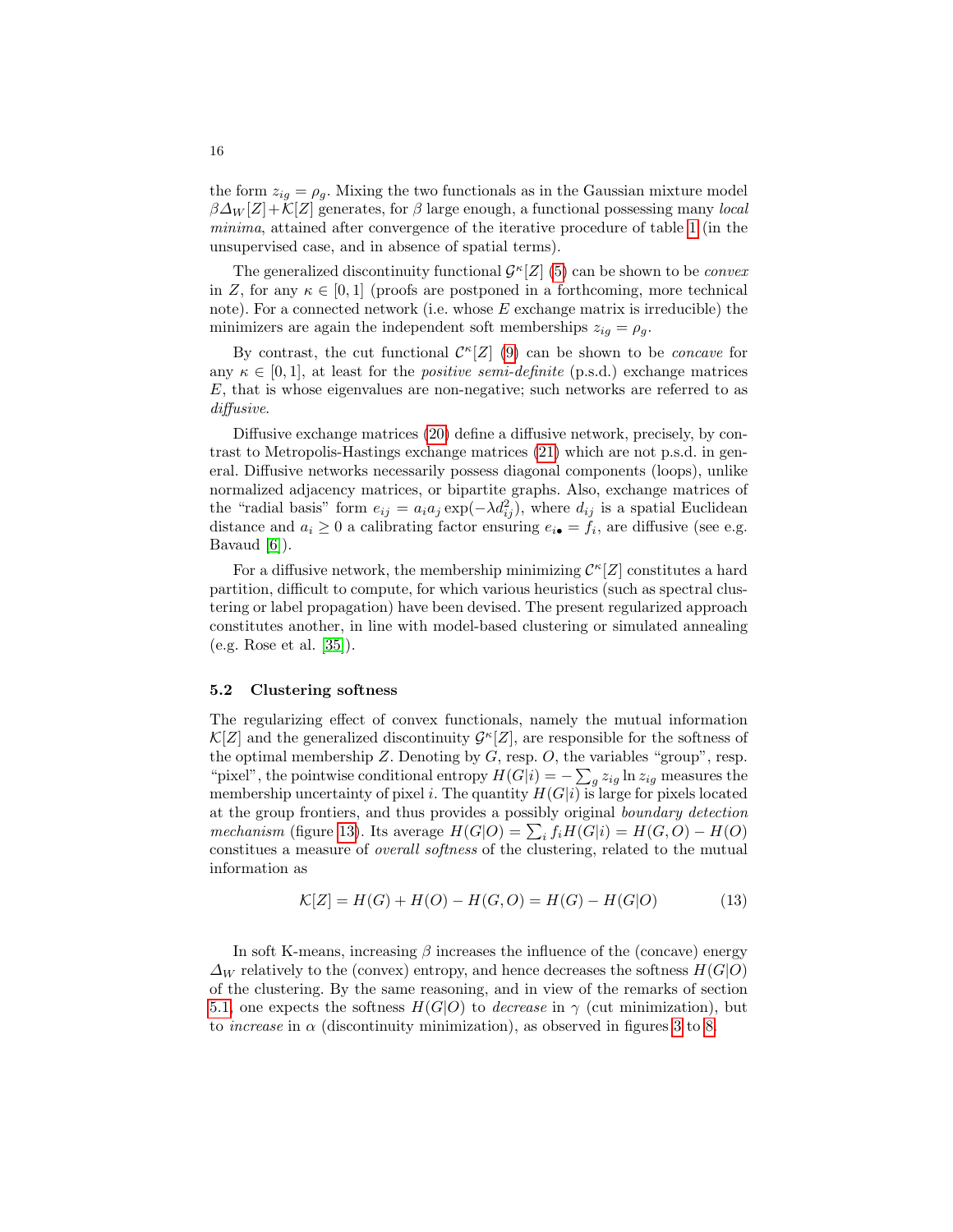

<span id="page-16-1"></span>Fig. 13. Conditional pointwise entropy  $H(G|i)$  for the conditions of figure [3](#page-9-0) with  $\kappa =$ 0.0,  $\beta = 300$ , (a)  $\gamma = 0.1$  and (b)  $\gamma = 2.0$ . A large value of  $H(G|i)$  denotes a large uncertainty in the membership of region  $i$ , lying at some boundary between groups.

#### <span id="page-16-0"></span>5.3 A soft Mumford-Shah-like approach

The influential Mumford-Shah approach (Mumford and Shah [\[29\]](#page-21-7)) aims at governing the image segmentation or "morphogenesis" (e.g. Petitot [\[32\]](#page-21-8)) of an image whose support  $\Omega \subset \mathbb{R}^2$  and "image intensity"  $x(s)$  at  $s \in \Omega$  are given.

The approach consists in dividing  $\Omega$  into m disconnected classes  $\Omega_q$  separated by an inter-classes boundary  $B \subset \Omega$  (that is  $\Omega \setminus B = \bigcup_{g=1}^{m} \Omega_g$ ) of size  $\mathcal{B} = |B|$ , as well as by approximating  $x(s)$  within each class by a smooth function  $u(s)$ . The Mumford-Shah functional, to be minimized over  $u$  and  $B$ , expresses in its original continuous setup as

<span id="page-16-2"></span>
$$
\mathcal{M}(u,B) = \nu \int_{\Omega} (x(s) - u(s))^2 \, ds + \frac{\delta}{2} \sum_{g=1}^m \int_{\Omega_g} ||\nabla u(s)||^2 \, ds + \lambda \mathcal{B}
$$
 (14)

and its rigorous mathematical treatment is fairly demanding (see e.g. Vitti [\[38\]](#page-22-3)).

In the so-called *cartoon limit*  $\delta \to \infty$ , minimization of [\(14\)](#page-16-2) requires  $u(s)$ to be a constant  $u_g$  within each hard class  $\Omega_g$ , with solution  $u_g = \bar{x}_g$  $\int_{\Omega_g} x(s) \, ds / |\Omega_g|$ : color levels are constant within each cell, which are separated by lines of same thickness, and smooth enough to ensure a low value of  $\beta$ . This definition appears to closely characterize the style of drawing used in Franco-Belgian comics known as ligne claire (figure [14\)](#page-17-1), epitomized by the series "The Adventures of Tintin" by Hergé (Gaumer and Moliterni [\[19\]](#page-21-9)).

In absence of clustering, that is with a single group  $(m = 1, B = \emptyset)$  and  $\mathcal{B} = 0$ , the discrete approximation of [\(14\)](#page-16-2) reads

$$
\mathcal{M}(u) = \nu \sum_{i} f_i (x_i - u_i)^2 + \frac{\delta}{2} \sum_{ij} e_{ij} (u_i - u_j)^2
$$
 (15)

with unique minimizer  $u = \mu[(1 + \mu)I - W]^{-1}x$ , where  $\mu = \nu/\delta > 0$ .

Soft partitions Z can be introduced by requiring the signal approximation to be of the form  $u_i = \sum_g z_{ig} y_g$ , that is  $u = Zy$  for some freely adjustable vector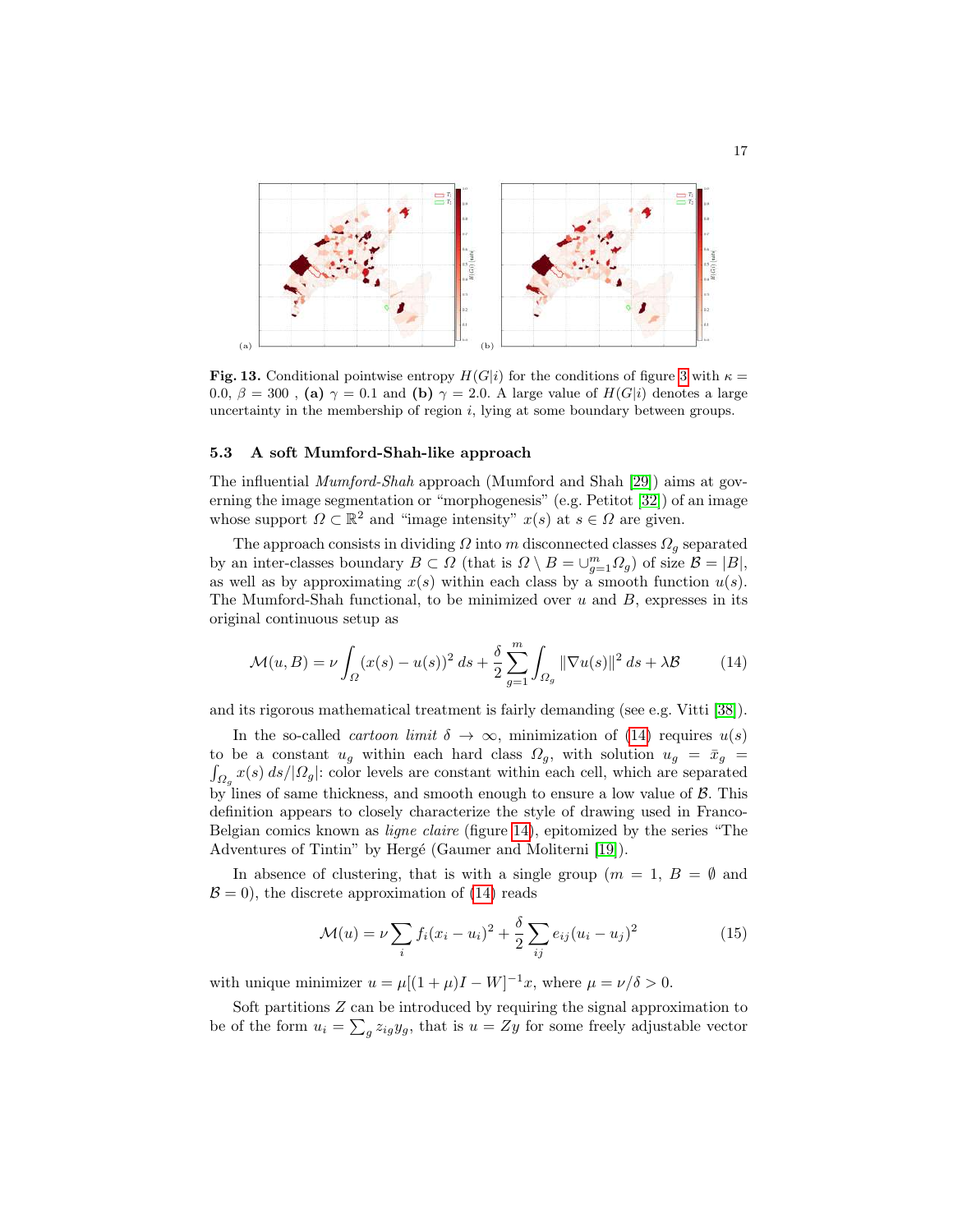

Fig. 14. An example of the ligne claire style of drawing: comic mural (2000), Rue des Alexiens 49, Brussels: Le jeune Albert by Yves Chaland.

<span id="page-17-1"></span>y with m components. They define a soft, discrete Mumford-Shah functional of the form

<span id="page-17-2"></span>
$$
\mathcal{M}(Zy, B) = \nu \mathcal{V}[y, Z] + \lambda \mathcal{B}[Z]
$$

where

$$
\mathcal{V}[y, Z] = \sum_{i} f_i (x_i - (Zy)_i)^2 + \frac{1}{2\mu} \sum_{ij} e_{ij} ((Zy)_i - (Zy)_j)^2
$$

$$
= (Zy - x)' \Pi (Zy - x) + \frac{1}{\mu} (Zy)' (II - E) Zy \tag{16}
$$

and  $\Pi = \text{diag}(f)$  is the diagonal matrix containing the pixel weights. Minimizing  $(16)$  over y is an exercise in matrix calculus, and yields the solution

<span id="page-17-4"></span>
$$
y_0 = \Gamma^{-1}\xi
$$
  $\Gamma = Z'TZ$   $T = \frac{1}{\mu}[(1+\mu)\Pi - E]$   $\xi = Z'\Pi x$  (17)

Plugging  $y_0$  into [\(16\)](#page-17-2) yields

$$
\mathcal{V}[Z] = \min_{y} \mathcal{V}[y, Z] = \mathcal{V}[y_0, Z] = x'(H - HZT^{-1}Z'H)x =
$$

$$
= \frac{1}{2} \text{trace}(HZ (Z'TZ)^{-1}Z'HD)
$$
(18)

where  $D = (D_{ij})$  denotes the matrix of squared Euclidean dissimilarities between pixel intensities  $D_{ij} = (x_i - x_j)^2$ , and identity  $\Gamma \mathbf{1} = \rho$  has been used in the last expression.

In summary, the original continuous Mumford-Shah functional [\(14\)](#page-16-2) appears to be expressible into the present discrete, weighted setting, involving soft partitions Z of marked networks. Optimal clusterings minimize the functional

<span id="page-17-3"></span><span id="page-17-0"></span>
$$
\mathcal{M}[Z] = \nu \mathcal{V}[Z] + \lambda \mathcal{B}[Z] \qquad \nu, \lambda > 0 \tag{19}
$$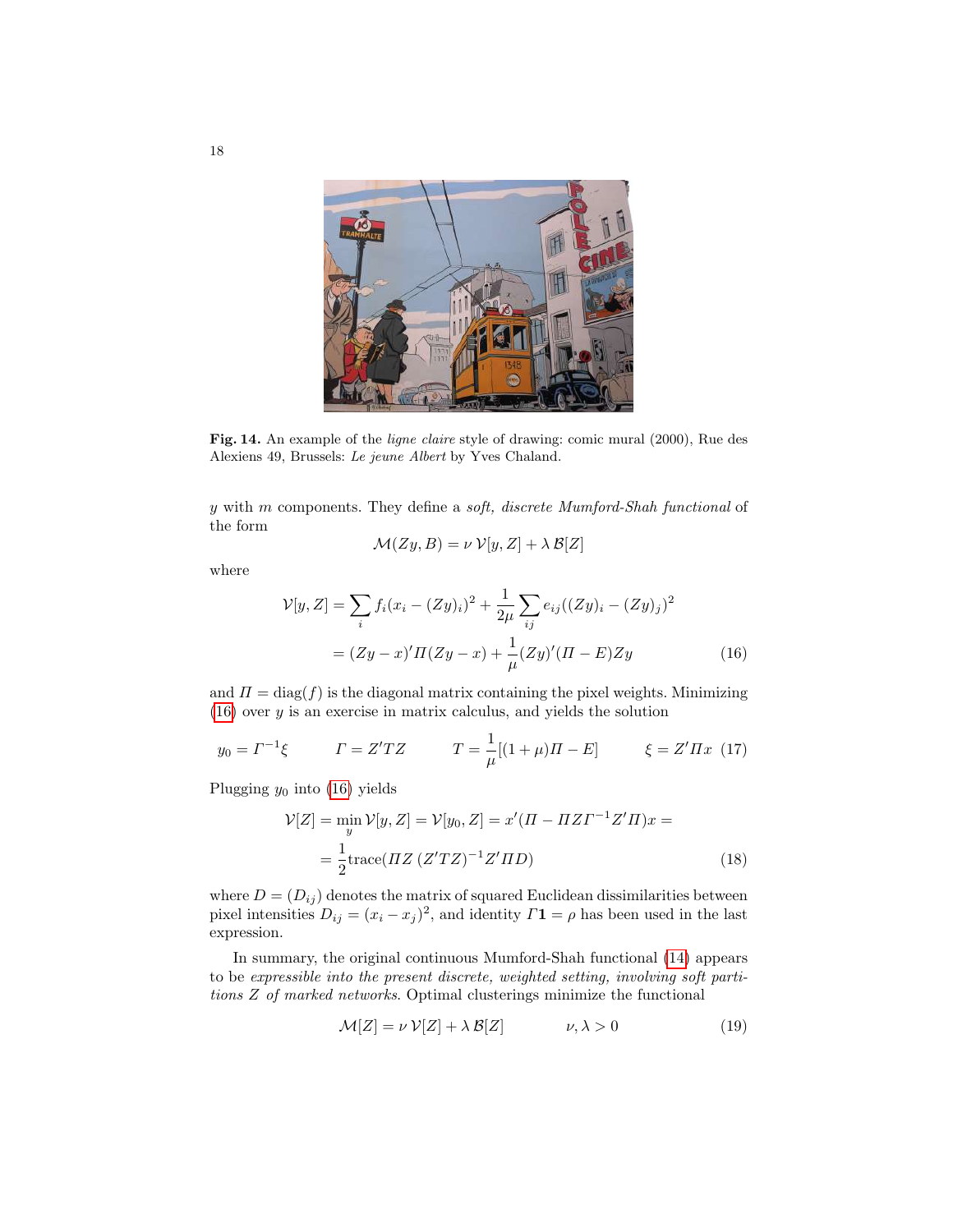where  $\mathcal{V}[Z]$ , given by [\(18\)](#page-17-3), both depends on the network structure E (through T in  $(17)$  and on the node dissimilarities D, but in a non-additive way, in contrast to proposals [\(6\)](#page-4-2) and [\(10\)](#page-5-5). Also,  $\mathcal{V}[Z]$  is homogeneous of degree zero (recall that a functional  $\mathcal{A}[Z]$  is homogeneous of degree k if, formally,  $\mathcal{A}[cZ] = c^k \mathcal{A}[Z]$ , while  $\mathcal{G}^{\kappa}[Z]$  and  $\mathcal{C}^{\kappa}[Z]$  are homogeneous of degree  $2 - \kappa$ , and  $\mathcal{K}[Z]$  and  $\Delta_W[Z]$  are homogeneous of degree 1.

The inter-cluster boundary length  $\mathcal{B}[Z]$  remains to be specified, possibly such as the discontinuity  $\mathcal{G}^{\kappa}[Z]$ , or as the generalized cut  $\mathcal{C}^{\kappa}[Z]$ , or some other functional. In addition, an entropic regularizing term  $\mathcal{K}[Z]$  can be added to [\(19\)](#page-17-0), hence yielding an alternative, original iterative scheme to be compared to the procedure of section [3.](#page-6-0)

Expression [\(18\)](#page-17-3) turns out to hold for multivariate features as well. The issue of the convex versus concave nature of  $\mathcal{V}[Z]$ , as well as further formal and empirical investigations on soft segmentation based on [\(19\)](#page-17-0) are postponed for a further work.

In summary, the "ZED formalism" sketched in section [2.1](#page-2-0) can express the Mumford-Shah approach within the present framework, whose locally optimal clusters are however bound to differ from the relaxed generalized discontinuity and generalized cut approaches of sections [\(2.3\)](#page-4-0) and [\(2.4\)](#page-5-0).

## <span id="page-18-0"></span>6 Discussion

The formalism presented here expresses and illustrates a few alternatives defining clustering in two close but little interacting domains, namely image segmentation and regional partitioning. Locally optimal soft clusters Z are both adapted to a given irregular unoriented network E on one hand, and to a given set of node dissimilarities  $D$ , reflecting the multivariate node features  $X$  (marks), on the other hand.

Its basic ingredients have been developed for decades in large, robust scientific communities. In view of the sheer size of the image segmentation domain (including reviews and surveys thereof; see in particular Couprie et al. [\[13\]](#page-20-3) and Fouss et al. [\[17\]](#page-20-4)), specific claims of originality seem foolish.

Yet, beside the choice of functionals and parameters, let us underline the flexibility of the approach: the determination of a weight-compatible exchange matrix  $E$  reflecting the spatial proximity is a vast issue in itself, covering in large part the theory of discrete reversible Markov chains. Considering probabilities on paths (Bavaud and Guex  $[8]$ ); Françoisse et al.  $[18]$ ) instead of probabilities on nodes or pairs of nodes, permits to extend the formalism to random walks based modularities (Devooght et al. [\[15\]](#page-20-7)) or multi-target based clustering (e.g. Sinop and Grady [\[37\]](#page-22-4); Guex [\[24\]](#page-21-10)). This line of research pursues the "electric interpretation" of reversible Markov chains (Doyle and Snell [\[16\]](#page-20-8)), involving Dirichlet differential equations and computation of the electric potentials, already stan-dard in image segmentation (Grady [\[20\]](#page-21-11)). The possibility, in probabilistic formulations of random walks, to set independently the edge capacities and the edge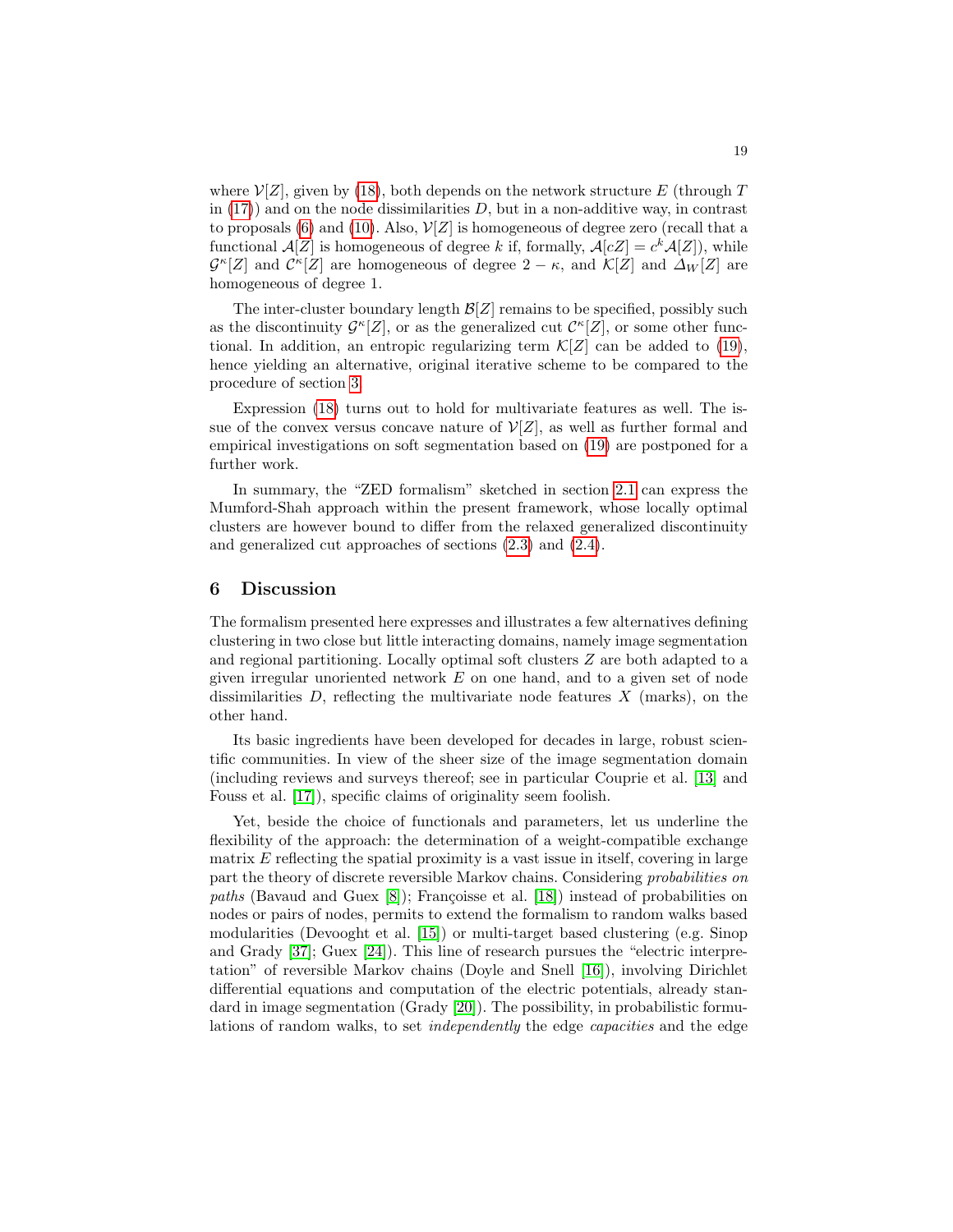resistances (Bavaud and Guex [\[8\]](#page-20-5); Guex [\[24\]](#page-21-10); Fouss et al. [\[17\]](#page-20-4)), seems especially relevant for the clustering of marked networks: it is tempting to identify the capacity contribution as a spatial term enabling transitions between neighbors, and the resistance contribution as a barrier preventing transitions between too dissimilar pixels.

The choice of the dissimilarity  $D$  is fairly versatile too: the class of squared Euclidean dissimilarities is broader than often presumed, encompassing  $L^p$  dissimilarities for  $1 \leq p \leq 2$  (in particular the city-block metric), and all positive semi-definite kernel approaches in machine learning, such as radial basis affinities (e.g. Critchley and Fichet [\[14\]](#page-20-9); Bavaud [\[6\]](#page-20-2)). D can also express categorical or distributional marks, through chi-square or Hellinger dissimilarities. Covariances between node features (a main theme in Spatial Econometrics; see e.g. Bivand et al. [\[11\]](#page-20-10); LeSage [\[27\]](#page-21-12); Arbia [\[3\]](#page-20-11); Anselin [\[2\]](#page-20-12); Griffith [\[23\]](#page-21-13)) can be taken into account by the use of Mahalanobis dissimilarities. Also, recall that any squared Euclidean dissimilarity D generates, through exact multidimensional scaling, a set of multivariate coordinates  $X$ , unique up to a rotation.

Besides its regularizing virtues, the presence of the entropy term in the free energies  $(6)$  or  $(10)$  can be be formally justified in the *maximum a priori* approach of Bayesian statistics (Besag [\[10\]](#page-20-13) or Greig et al. [\[22\]](#page-21-14)), the maximum entropy approach of Information Theory, or in statistical mechanical models of magnetic materials, where the connection with the Ising or Potts model (in particular regarding the two first "energy" terms of equation [\(14\)](#page-16-2)) has been often noticed.

Other compatible developments, well-known in spatial analysis or machine learning, such as those involving Moran scatterplots and local indicators of spatial autocorrelation (Anselin [\[1\]](#page-20-14)), as well as spectral approaches for Ncut or modularity clustering (Shi and Malik [\[36\]](#page-21-0); White and Smyth [\[39\]](#page-22-5); Ng et al. [\[31\]](#page-21-15); von Luxburg [\[28\]](#page-21-5)) have been left aside. Recall that spectral approaches aim at attacking network clustering by means of a matrix eigen-decomposition problem, sacrificing the non-negative nature of Z, but producing instead "network factor scores"  $X$  on which standard clustering algorithms, such as the K-means, can be performed. The latter can be further mixed with node features to form a generalized set of "where-and-what" features  $(X, X)$ , on which standard clustering methods can be applied, again; see e.g. Lebichot and Saerens [\[26\]](#page-21-16) and references therein for a recent presentation. In contrast to our approach, which directly confronts  $Z$  to the network  $E$  (and its marks  $X$  or their dissimilarities  $D$ ), the latter strategy is closely related to the search for embedding coordinates  $X$  for a network, and the definition of associated squared Euclidean spatial dissimi*larities*  $D$  (e.g. Yen et al. [\[40\]](#page-22-6); Bavaud [\[5\]](#page-20-15); Kivimäki et al. [\[25\]](#page-21-17)), for which the question of the positive definite nature of  $E$  (section [5.1\)](#page-14-0) plays a prominent role, again.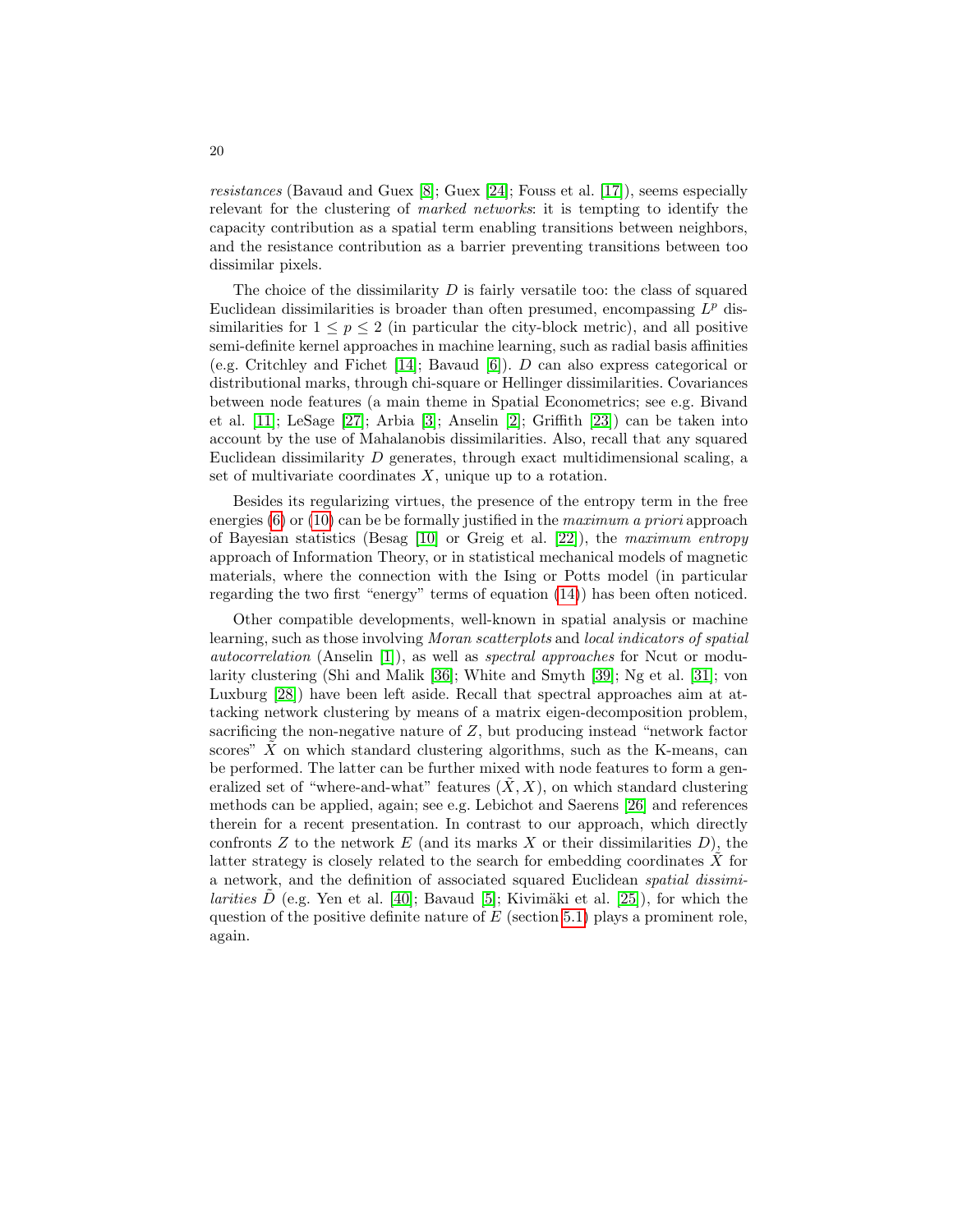## References

- <span id="page-20-14"></span>[1] Anselin, L.: Local Indicators of Spatial Association – LISA. Geogr. Anal. 27(2), 93–115 (apr 1995), <https://doi.org/10.1111/j.1538-4632.1995.tb00338.x>
- <span id="page-20-12"></span>[2] Anselin, L.: Spatial econometrics: methods and models, vol. 4. Springer, Dordrecht (2013)
- <span id="page-20-11"></span>[3] Arbia, G.: Spatial data configuration in statistical analysis of regional economic and related problems, vol. 14. Springer, Dordrecht (1089)
- <span id="page-20-1"></span>[4] Bavaud, F.: Aggregation invariance in general clustering approaches. Adv. Data. Anal. Classif. 3(3), 205–225 (nov 2009), [https://doi.org/10.1007/](https://doi.org/10.1007/s11634-009-0052-9) [s11634-009-0052-9](https://doi.org/10.1007/s11634-009-0052-9)
- <span id="page-20-15"></span>[5] Bavaud, F.: Euclidean Distances, Soft and Spectral Clustering on Weighted Graphs, pp. 103–118. Springer Berlin Heidelberg (2010), [https://doi.org/10.](https://doi.org/10.1007/978-3-642-15880-3_13) [1007/978-3-642-15880-3\\_13](https://doi.org/10.1007/978-3-642-15880-3_13)
- <span id="page-20-2"></span>[6] Bavaud, F.: On the Schoenberg Transformations in Data Analysis: Theory and Illustrations. J. Classif. 28(3), 297–314 (oct 2011), [https://doi.org/10.1007/](https://doi.org/10.1007/s00357-011-9092-x) [s00357-011-9092-x](https://doi.org/10.1007/s00357-011-9092-x)
- <span id="page-20-16"></span>[7] Bavaud, F.: Testing spatial autocorrelation in weighted networks: the modes permutation test. J. Geogr. Syst. 15(3), 233–247 (jul 2013)
- <span id="page-20-5"></span>[8] Bavaud, F., Guex, G.: Random Walks and Shortest Paths: A Path Functional Approach. In: Aberer, K., Flache, A., Jager, W., Liu, L., Tang, J., Guéret, C. (eds.) Social Informatics: 4th International Conference, SocInfo 2012, Lausanne, Switzerland, December 5-7, 2012. Proceedings. pp. 68–81. Springer Berlin Heidelberg, Berlin, Heidelberg (2012), [https://doi.org/10.1007/978-3-642-35386-4\\_6](https://doi.org/10.1007/978-3-642-35386-4_6)
- <span id="page-20-0"></span>[9] Berger, J., Snell, J.L.: On the concept of equal exchange. Syst. Res. Behav. Sci. 2(2), 111–118 (1957), <https://doi.org/10.1002/bs.3830020204>
- <span id="page-20-13"></span>[10] Besag, J.: On the Statistical Analysis of Dirty Pictures. J. R. Stat. Soc. Series B Stat. Methodol. 48(3), 259–302 (1986), <http://www.jstor.org/stable/2345426>
- <span id="page-20-10"></span>[11] Bivand, R.S., Pebesma, E.J., Gomez-Rubio, V., Pebesma, E.J.: Applied spatial data analysis with R, vol. 10. Springer, New York, NY (2013)
- <span id="page-20-17"></span>[12] Cliff, A.D., O.J.: Spatial Processes, Models & Applications. Taylor & Francis (1981)
- <span id="page-20-3"></span>[13] Couprie, C., Grady, L., Najman, L., Talbot, H.: Power Watershed: A Unifying Graph-Based Optimization Framework. IEEE Trans. Pattern Anal. Mach. Intell. 33(7), 1384–1399 (jul 2011), <https://doi.org/10.1109/TPAMI.2010.200>
- <span id="page-20-9"></span>[14] Critchley, F., Fichet, B.: The partial order by inclusion of the principal classes of dissimilarity on a finite set, and some of their basic properties, pp. 5–65. Springer New York (1994), [https://doi.org/10.1007/978-1-4612-2686-4\\_2](https://doi.org/10.1007/978-1-4612-2686-4_2)
- <span id="page-20-7"></span>[15] Devooght, R., Mantrach, A., Kivimäki, I., Bersini, H., Jaimes, A., Saerens, M.: Random Walks Based Modularity: Application to Semi-supervised Learning. In: Proceedings of the 23rd International Conference on World Wide Web. pp. 213– 224. WWW '14, ACM (2014), <https://doi.org/10.1145/2566486.2567986>
- <span id="page-20-8"></span>[16] Doyle, P.G., Snell, J.L.: Random walks and electric networks. Am. Math. Mon. (1984), <https://doi.org/10.5948/UPO9781614440222>
- <span id="page-20-4"></span>[17] Fouss, F., Saerens, M., Shimbo, M.: Algorithms and models for network data and link analysis. Cambridge University Press (2016), [https://doi.org/10.1017/](https://doi.org/10.1017/CBO9781316418321) [CBO9781316418321](https://doi.org/10.1017/CBO9781316418321)
- <span id="page-20-6"></span>[18] Françoisse, K., Kivimäki, I., Mantrach, A., Rossi, F., Saerens, M.: A bag-of-paths framework for network data analysis. Neural Netw. 90, 90–111 (jun 2017)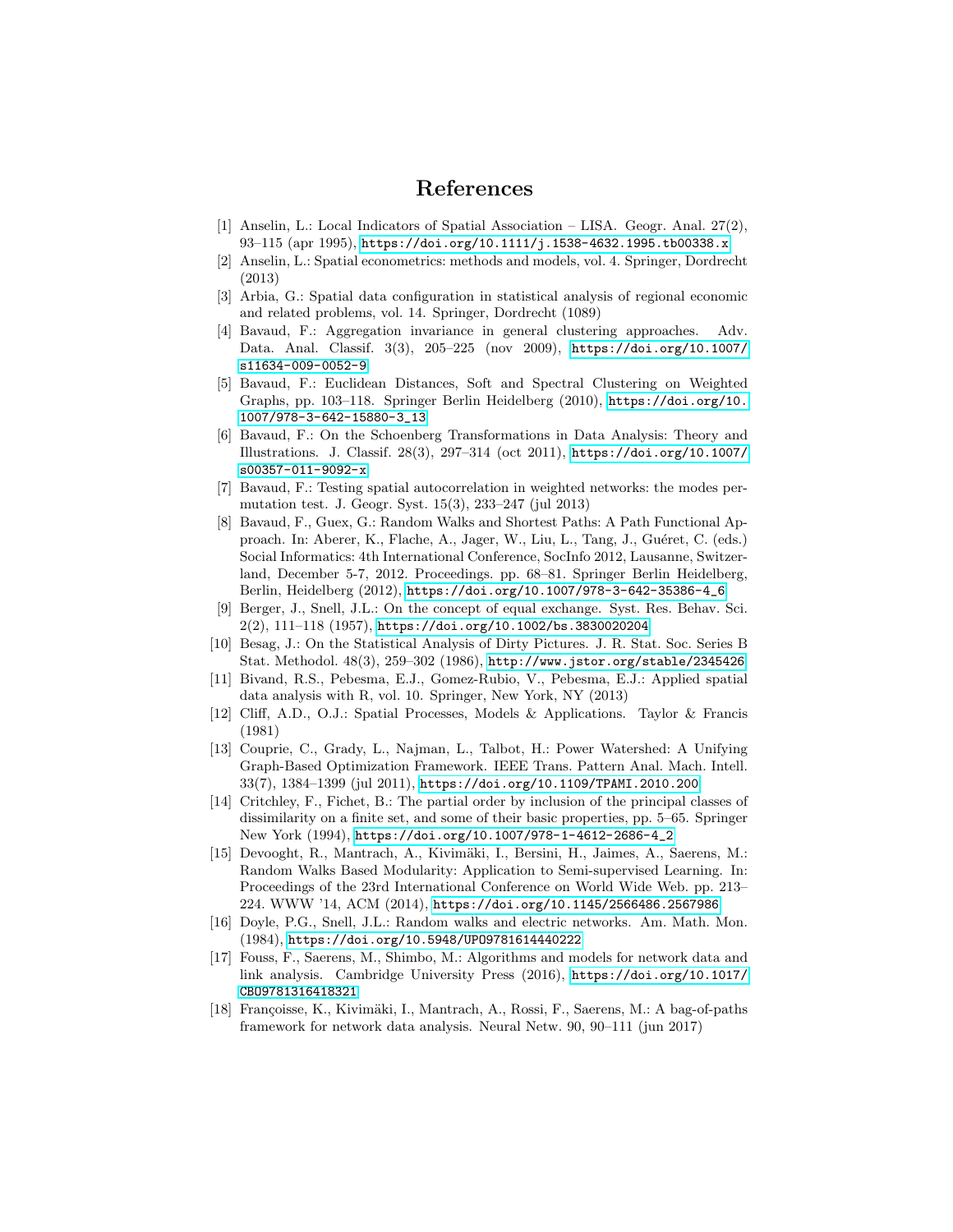- <span id="page-21-9"></span>[19] Gaumer, P., Moliterni, C.: Dictionnaire mondial de la bande dessin´ee. Larousse (1994)
- <span id="page-21-11"></span>[20] Grady, L.: Random Walks for Image Segmentation. IEEE Trans. Pattern Anal. Mach. Intell. 28(11), 1768–1783 (2006), [https://doi.org/10.1109/TPAMI.2006.](https://doi.org/10.1109/TPAMI.2006.233) [233](https://doi.org/10.1109/TPAMI.2006.233)
- <span id="page-21-1"></span>[21] Grady, L., Schwartz, E.L.: Isoperimetric graph partitioning for image segmentation. IEEE Trans. Pattern Anal. Mach. Intell. 28(3), 469–475 (mar 2006), <https://doi.org/10.1109/TPAMI.2006.57>
- <span id="page-21-14"></span>[22] Greig, D.M., Porteous, B.T., Seheult, A.H.: Exact Maximum A Posteriori Estimation for Binary Images. J. R. Stat. Soc. Series B Stat. Methodol. 51(2), 271–279 (1989), <http://www.jstor.org/stable/2345609>
- <span id="page-21-13"></span>[23] Griffith, D.A.: Spatial autocorrelation and spatial filtering: gaining understanding through theory and scientific visualization. Springer, Berlin, Heidelberg (2003)
- <span id="page-21-10"></span>[24] Guex, G.: Interpolating between random walks and optimal transportation routes: Flow with multiple sources and targets. Physica. A 450, 264–277 (may 2016), <https://doi.org/10.1016/j.physa.2015.12.117>
- <span id="page-21-17"></span>[25] Kivimäki, I., Shimbo, M., Saerens, M.: Developments in the theory of randomized shortest paths with a comparison of graph node distances. Physica. A 393, 600–616 (jan 2014)
- <span id="page-21-16"></span>[26] Lebichot, B., Saerens, M.: An experimental study of graph-based semi-supervised classification with additional node information. ArXiv (may 2017)
- <span id="page-21-12"></span>[27] LeSage, J.P.: An introduction to spatial econometrics. Revue d'économie industrielle (3), 19–44 (2008)
- <span id="page-21-5"></span>[28] von Luxburg, U.: A tutorial on spectral clustering. Stat. Comput. 17(4), 395–416 (dec 2007), <https://doi.org/10.1007/s11222-007-9033-z>
- <span id="page-21-7"></span>[29] Mumford, D., Shah, J.: Optimal approximations by piecewise smooth functions and associated variational problems. Commun. Pure Appl. Math. 42(5), 577–685 (jul 1989), <https://doi.org/10.1002/cpa.3160420503>
- <span id="page-21-2"></span>[30] Newman, M.E.J.: Modularity and community structure in networks 103(23), 8577– 8582 (may 2006)
- <span id="page-21-15"></span>[31] Ng, A.Y., Jordan, M.I., Weiss, Y.: On Spectral Clustering: Analysis and an Algorithm. In: Proceedings of the 14th International Conference on Neural Information Processing Systems: Natural and Synthetic. pp. 849–856. NIPS'01, MIT Press (2001), <http://dl.acm.org/citation.cfm?id=2980539.2980649>
- <span id="page-21-8"></span>[32] Petitot, J.: An introduction to the MumfordShah segmentation model. J. Physiol. Paris 97(2), 335–342 (mar 2003), [https://doi.org/10.1016/j.jphysparis.](https://doi.org/10.1016/j.jphysparis.2003.09.007) [2003.09.007](https://doi.org/10.1016/j.jphysparis.2003.09.007)
- <span id="page-21-4"></span>[33] Raghavan, U.N., Albert, R., Kumara, S.: Near linear time algorithm to detect community structures in large-scale networks. Phys. Rev. E 76, 036106 (sep 2007), <https://doi.org/10.1103/PhysRevE.76.036106>
- <span id="page-21-3"></span>[34] Raphaël Ceré, a.F.B.: Multi-labelled Image Segmentation in Irregular, Weighted Networks: A,Spatial Autocorrelation Approach. In: Proceedings of the 3rd International Conference on Geographical Information Systems Theory, Applications and Management. pp. 62–69. Scitepress (2017), [https://doi.org/10.5220/](https://doi.org/10.5220/0006322800620069) [0006322800620069](https://doi.org/10.5220/0006322800620069)
- <span id="page-21-6"></span>[35] Rose, K., Gurewitz, E., Fox, G.: A deterministic annealing approach to clustering. Pattern Recognit. Lett. 11(9), 589–594 (1990)
- <span id="page-21-0"></span>[36] Shi, J., Malik, J.: Normalized cuts and image segmentation. IEEE Trans. Pattern Anal. Mach. Intell. 22(8), 888–905 (aug 2000), [https://doi.org/10.1109/34.](https://doi.org/10.1109/34.868688) [868688](https://doi.org/10.1109/34.868688)

22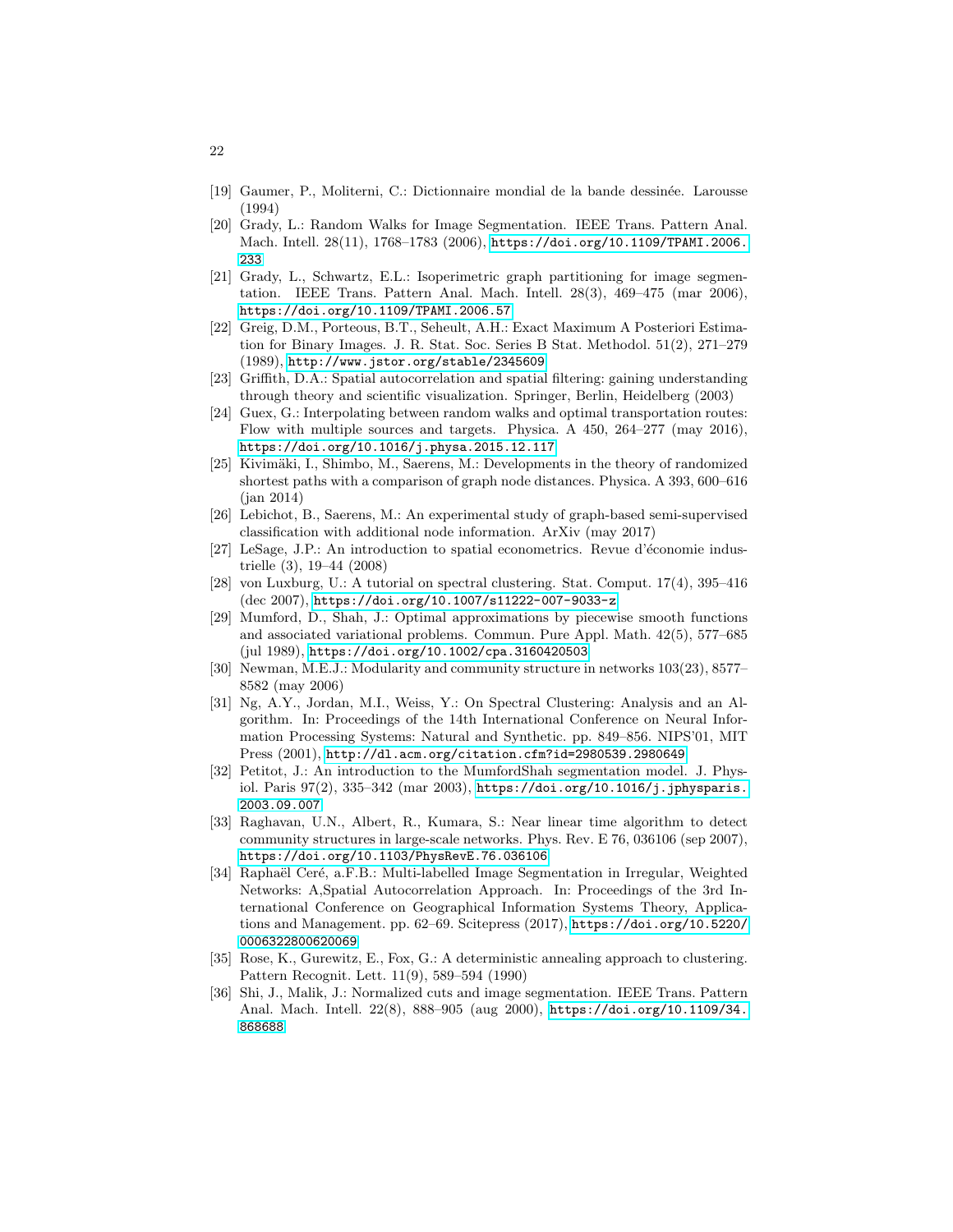- <span id="page-22-4"></span>[37] Sinop, A.K., Grady, L.: A Seeded Image Segmentation Framework Unifying Graph Cuts And Random Walker Which Yields A New Algorithm. In: 2007 IEEE 11th International Conference on Computer Vision. pp. 1–8 (2007), [https://doi.org/](https://doi.org/10.1109/ICCV.2007.4408927) [10.1109/ICCV.2007.4408927](https://doi.org/10.1109/ICCV.2007.4408927)
- <span id="page-22-3"></span>[38] Vitti, A.: The MumfordShah variational model for image segmentation: An overview of the theory, implementation and use. ISPRS J. Photogramm. Remote Sens. 69, 50–64 (apr 2012), [https://doi.org/10.1016/j.isprsjprs.2012.](https://doi.org/10.1016/j.isprsjprs.2012.02.005) [02.005](https://doi.org/10.1016/j.isprsjprs.2012.02.005)
- <span id="page-22-5"></span>[39] White, S., Smyth, P.: A Spectral Clustering Approach To Finding Communities in Graphs. In: Proceedings of the 2005 SIAM International Conference on Data Mining (2005)
- <span id="page-22-6"></span>[40] Yen, L., Saerens, M., Mantrach, A., Shimbo, M.: A Family of Dissimilarity Measures Between Nodes Generalizing Both the Shortest-path and the Commute-time Distances. In: Proceedings of the 14th ACM SIGKDD International Conference on Knowledge Discovery and Data Mining. pp. 785–793. KDD '08, ACM (2008), <https://doi.org/10.1145/1401890.1401984>
- <span id="page-22-1"></span>[41] Zhu, X., Ghahramani, Z.: Learning from labeled and unlabeled data with label propagation. Tech. rep., Carnegie Mellon University (jun 2002)

## 7 APPENDIX

## <span id="page-22-0"></span>7.1 Computing the exchange matrix  $E(A, f)$

Defining an exchange matrix  $E$  both weight-compatible (that is obeying  $E1 =$ f, where the regional weights f are given) and reflecting the spatial structure contained in the binary adjacency matrix  $A = (a_{ij})$  is a crucial, necessary step in the "ZED formalism" under consideration. Two constructions, not trivial, nor that difficult either, have been investigated in this paper, namely the diffusive specification and the *Metropolis-Hastings* specification.

#### The diffusive exchange matrix

Consider a time-continuous Markov chain  $W$  on the  $n$  pixels, whose infinitesimal generator or *rate matrix* is proportional to the adjacency matrix  $A$ , and conveniently normalized so that  $f$  constitutes the stationary distribution of  $W$ . The resulting exchange matrix  $E = \Pi W$  turns out to be symmetric and p.s.d., and given by

<span id="page-22-2"></span>
$$
E \equiv E(A, f, t) = \Pi^{1/2} \exp(-t\Psi) \ \Pi^{1/2} \tag{20}
$$

where  $\Pi = \text{diag}(f)$ , and

$$
\Psi = \Pi^{-1/2} \frac{LA}{\text{trace}(LA)} \Pi^{-1/2} \qquad (LA)_{ij} = \delta_{ij} a_{i\bullet} - a_{ij}
$$

LA is the Laplacian of matrix A, and matrix exponentiation  $(20)$  can be carried out by the spectral decomposition of  $\Psi$ . Specification [\(20\)](#page-22-2) describes a *diffusive* process at time  $t > 0$ , with limits  $\lim_{t\to 0} E(A, f, t) = \Pi$  ("frozen network", consisting of n isolated nodes: spatial autarchy), and  $\lim_{t\to\infty} E(A, f, t) = ff'$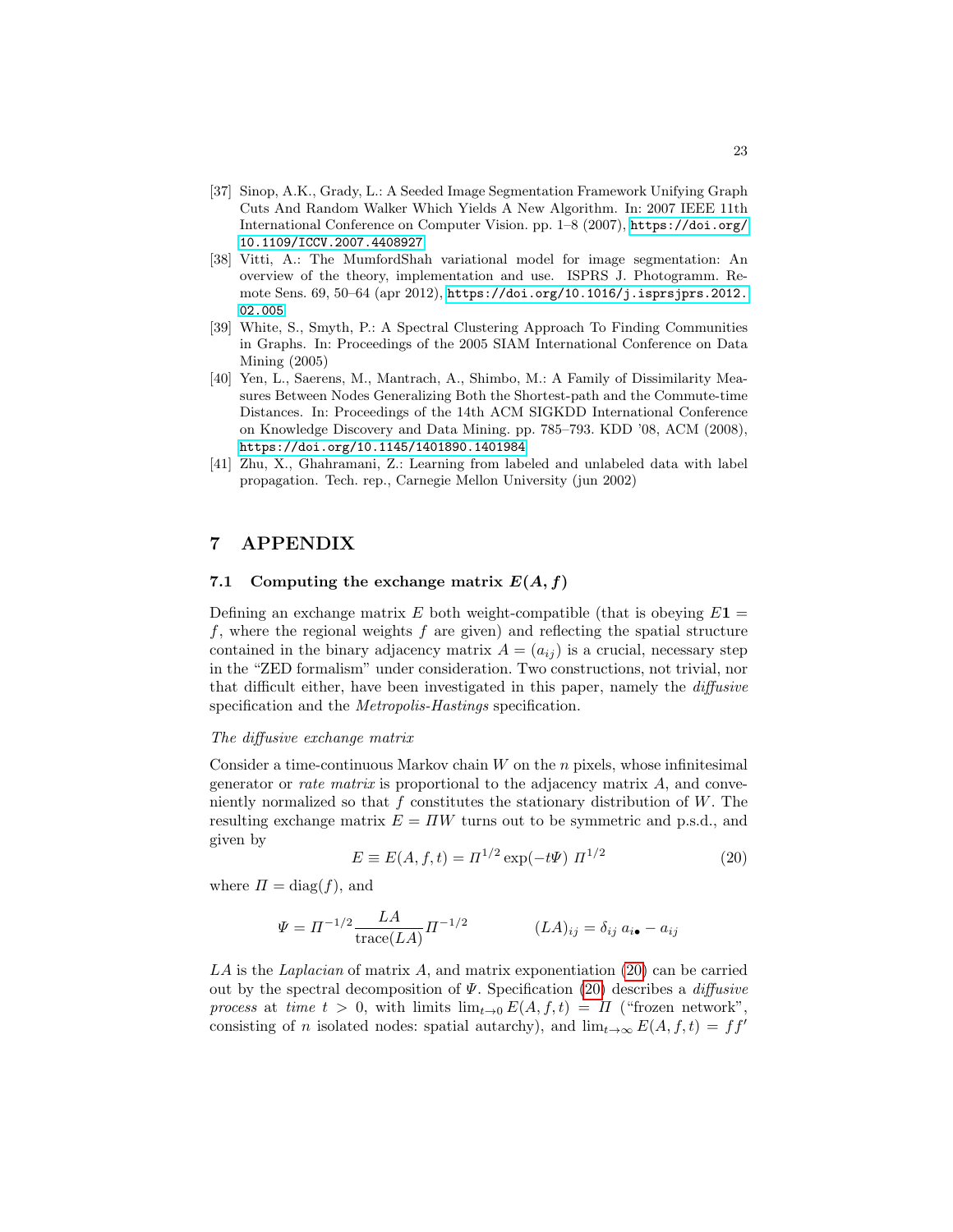("complete network", with independent selection of the node pairs: complete mobility). Identity trace $(E(t)) = 1 - t + 0(t^2)$  shows t to measure, for  $t \ll 1$ , the proportion of distinct regional pairs in the joint distribution E.

#### The Metropolis-Hastings exchange matrix

The natural random walk with Markov transition matrix  $a_{ij}/a_{i\bullet}$  correctly describes the spatial structure of the network, but its stationary distribution is  $g_i = a_{i\bullet}/a_{\bullet\bullet}$  instead of  $f_i$ . Applying the Metropolis-Hastings algorithm defines a recalibrated random walk with stationary distribution  $f$ , ending up in a weightcompatible exchange matrix of the form:

<span id="page-23-1"></span>
$$
E = \Pi - LB \qquad \text{where} \quad B = (b_{ij}), \ b_{ij} = \min(\kappa_i, \kappa_j) \cdot \frac{a_{ij}}{a_{\bullet \bullet}} \text{ and } \kappa_i = \frac{f_i}{g_i} \tag{21}
$$

and  $(LB)_{ij} = \delta_{ij} b_{i\bullet} - b_{ij}$  is the Laplacian of B. Expression [\(21\)](#page-23-1) does not require spectral decomposition, and its computation is much faster than [\(20\)](#page-22-2) for increasing n (figure [15\)](#page-23-2). However,  $E$  in [\(21\)](#page-23-1) is not p.s.d in general, thus threatening the concavity of  $\mathcal{C}^{\kappa}[Z]$  (section [5.1\)](#page-14-0).



<span id="page-23-2"></span>Fig. 15. Deterministic profiling : CPU time for computing the exchange matrices  $E(f, A, t)$  [\(20\)](#page-22-2) and  $E_{M,-H}(f, A)$  [\(21\)](#page-23-1), as a function of the number of pixels n in a regular setting and performed with Python 2.7.12 on a CPU Intel Core i7 two Core with a frequency 3.1GHz (Mac OS X 10.10.5).

#### <span id="page-23-0"></span>7.2 Testing spatial autocorrelation

Under the null hypothesis  $H_0$  of stationarity and absence of spatial autocorrelation, univariate features are independent, and follow a distribution with common mean and variance inversely proportional to the size of the region, namely  $E(X_{ik}) = \mu_k$  and  $Cov(X_{ik}, X_{jk}) = \delta_{ij} \sigma_k^2 / f_i$  (Bavaud [\[7\]](#page-20-16)). Under normal approximation, the expected value of the multivariate Moran's  $I(2)$  $I(2)$  reads

$$
E_0(I) = \frac{\text{tr}(W) - 1}{n - 1} \quad \text{where} \quad w_{ij} = \frac{e_{ij}}{f_i}
$$